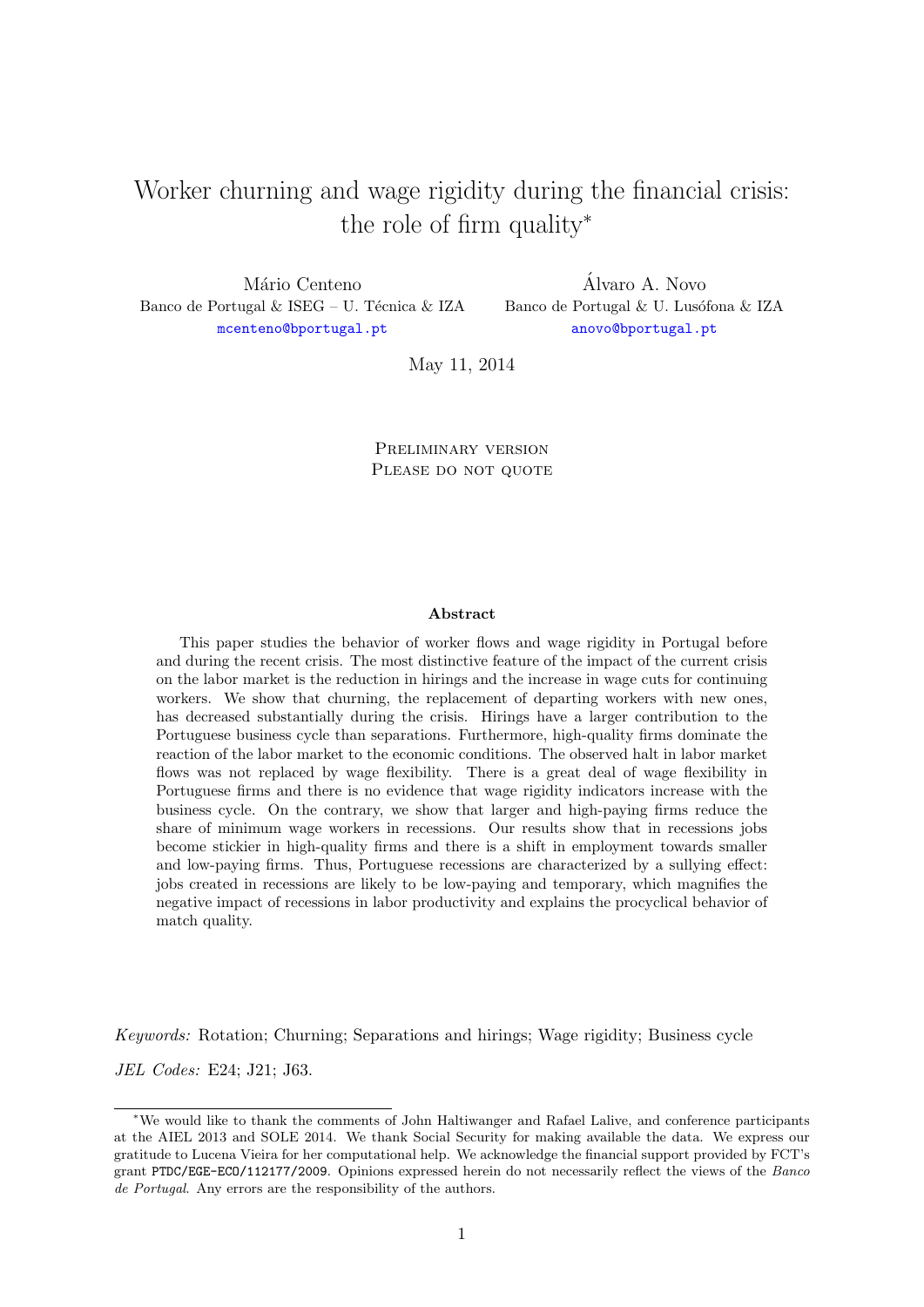### 1 Introduction

Hirings occur when firms need to expand their workforce or to replace workers who leave the firm, either voluntarily or following a dismissal. In the first case, the hiring is related to the firm's growth. The second case happens whenever the company wants to avoid a reduction in the number of employees – firms churn workers as hirings and separations occur without a change in employment. In both cases, firms and workers decide on the single most important investment: the choice of the best usage of human capital.

Another critical issue for productivity and cost adjustment are wages. Firms decide how they pay their human capital and this process introduces some form of rigidities as labor is a form of a quasi-fixed input, not only in the assertion of [Oi](#page-18-0) [\(1962\)](#page-18-0), but also because nominal rigidities arise in wages by a large number of reasons [Harris and Holmstrom](#page-17-0) [\(1982\)](#page-17-0), [Beaudry](#page-16-0) [and DiNardo](#page-16-0) [\(1991\)](#page-16-0) and these have consequences to the cyclical behavior of wages [Arozamena](#page-16-1) [and Centeno](#page-16-1) [\(2006\)](#page-16-1). It is, thus, crucial to study how firms adjust wages over the business cycle. These are the two aims of this paper. To look at internal adjustment in wage and employment composition, through the churning of workers, and to understand the external dimension of adjustment, through hires and separations.

Churning is crucial to the ability of companies to renew its workforce and, therefore, an important part of the dynamics of employment. Also for workers, churning promotes the use of human capital in its most productive application, generating a vacancy chain that improves resource allocation in the economy [\(Akerlof, Rose and Yellen](#page-16-2) [1988\)](#page-16-2).

Stopping the process of hiring and churning in the economy is a structural symptom of a country's economic decline. As with any investment, the hiring decision leads the economic cycle and, therefore, a detailed analysis of this process is important.

In itself, this type of rotation does not lead to employment growth and it is almost invisible to the outsider. However, the labor market cycle – employment and unemployment – and the promotion of more productive allocations of resources are closely related to churning.

We show that in Portugal the evolution of employment is predominantly determined by the hiring decisions of firms (a result similar to the one obtained in [Hairault, Le Barbanchon](#page-17-1) [and Sopraseuth](#page-17-1) [\(2012\)](#page-17-1) for France or [Kahn and McEntarfer](#page-17-2) [\(2013\)](#page-17-2) for the US). According to the Social Security data, the employment reduction observed since 2007 is associated with a drop in hirings, which happened in all industries. Note that the lower level of hiring is mainly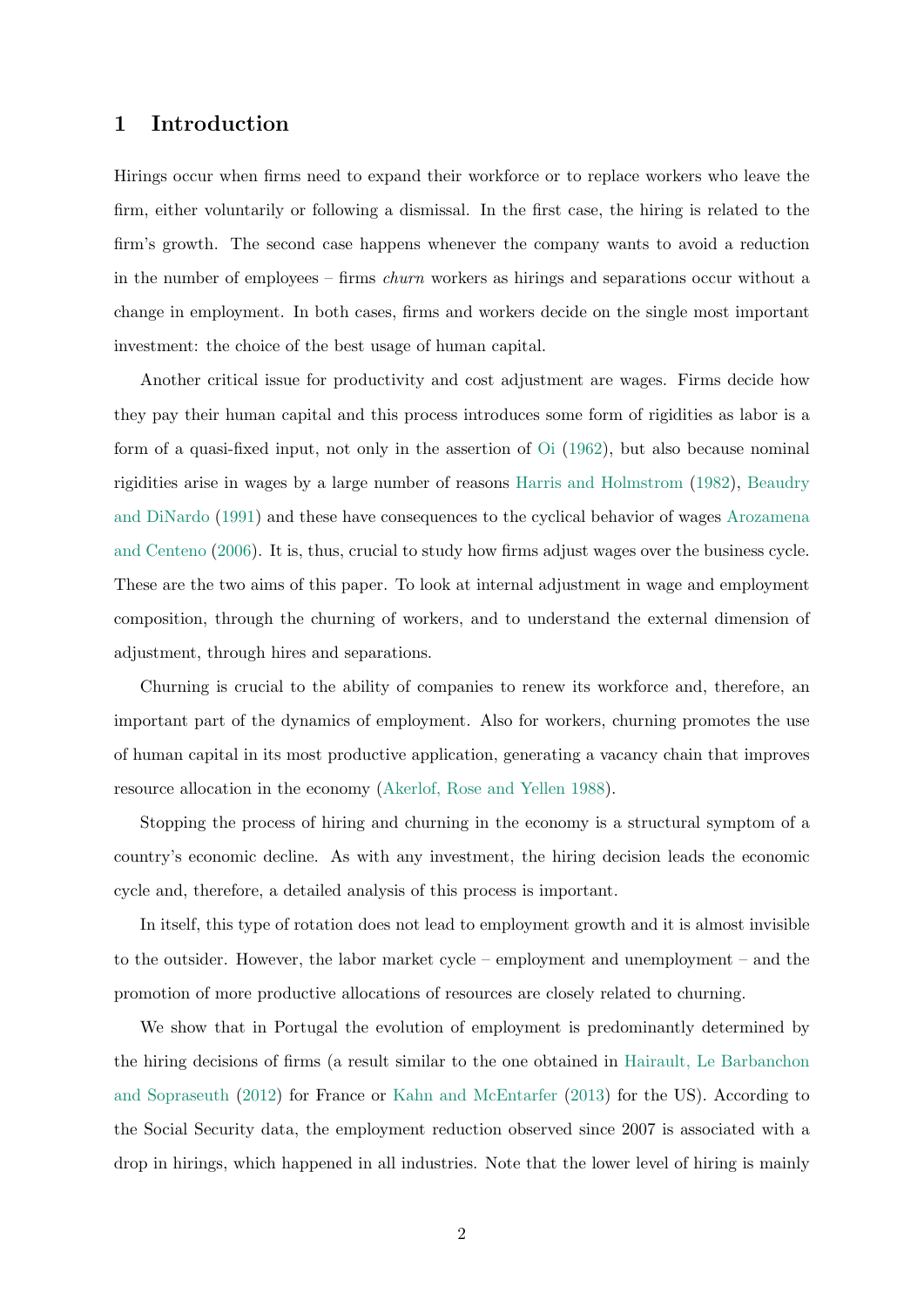due to reduced rotation of workers in expanding firms. This relationship is similar to the one observed in other advanced economies, in particular in the U.S. [\(Lazear and Spletzer](#page-18-1) [2012\)](#page-18-1)

The strong reduction in the rotation of workers has a negative impact on the evolution of productivity because it represents a decrease in the investment, by workers and firms, in the search of more productive matches. At an aggregate level, we show that hirings Grangercauses fluctuations in economic activity, contrary to worker separations, that are pretty much unrelated with the GDP growth rate. Using firm-level data we also show that this association between the business cycle and hirings is explained by the behavior of high-quality firms. These firms react more strongly to business cycle conditions, shrinking their workforce more strongly in recessions and leading the employment pick up in booms.

Wage rigidity varies substantially across firms. Low quality firms have a larger share of minimum wage earners and higher wage rigidity. These measures of wage rigidity show some cyclical behavior. Again, high-quality firms present a sharper reaction, in particular with a reduction in the share of minimum wage workers during periods of high unemployment.

These results have an important consequence for policy and to the evolution of productivity across the business cycle. Larger firms are on average more productive and their stronger sensitivity to the business cycle may help to explain the cyclical behavior of productivity. This issue deserves attention in the future.

# 2 Labor market flows and wage rigidity: Definitions

Employment is the result of entry and exit flows of workers in firms. These flows occur simultaneously in most firms. Also, at any moment, there is a number of firms expanding employment, another shedding jobs and still another with stable employment. We measure these flows following the concepts introduced in the seminal work of [Davis, Haltiwanger and Schuh](#page-17-3) [\(1996\)](#page-17-3).

Formally, we define the following flows:

- Hirings: the set of workers who work in the firm in the last month of a given quarter, but were not part of the firm's labor force in the last month of the previous quarter. This definition ignores all the hirings that occurs during the quarter that do not reach the final month of that quarter.
- Separations: the set of workers in the firm in the last month of a given quarter who were not part of the firm's labor force in the last month of the following quarter. This definition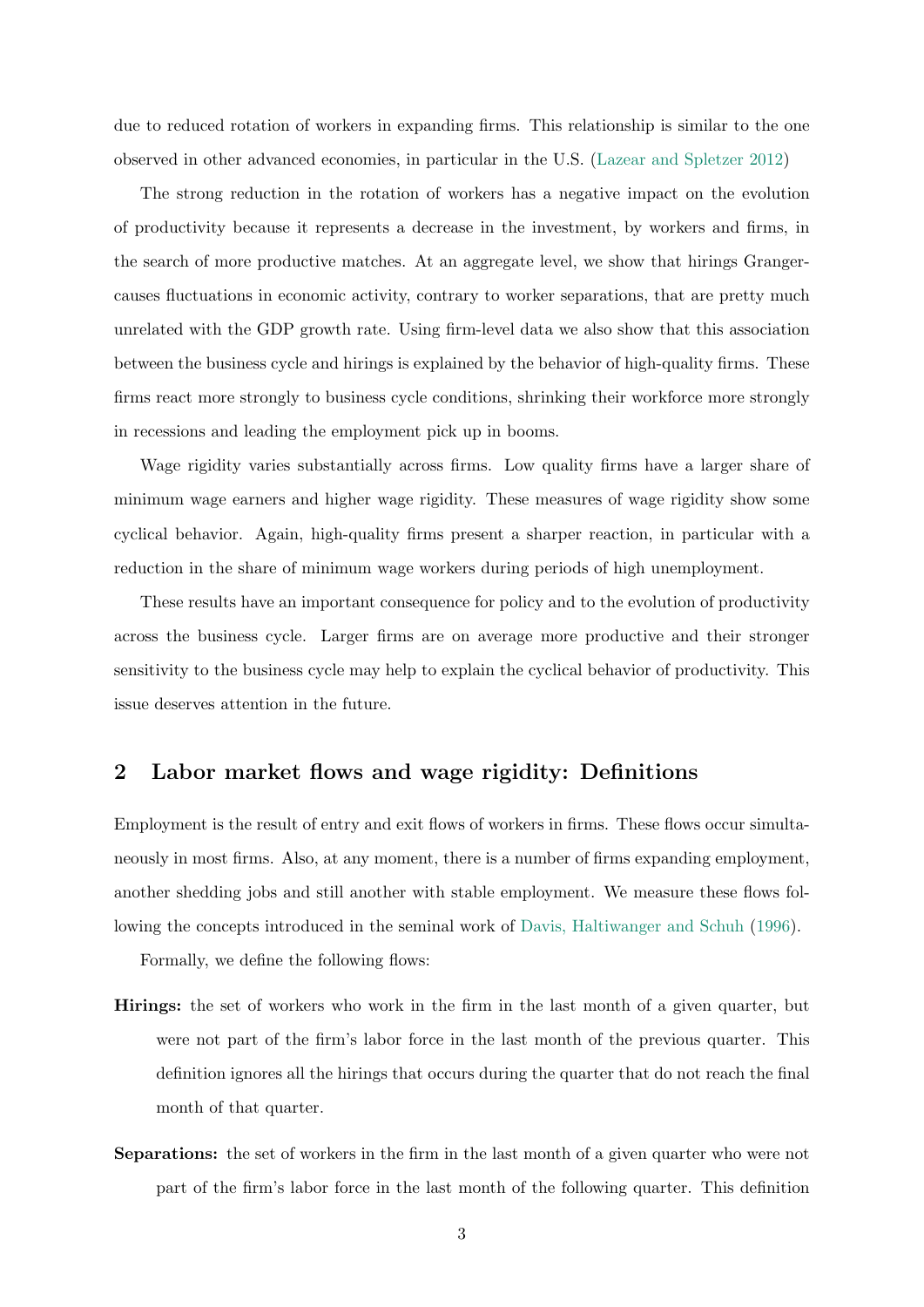ignores all workers who separate from the firm during the quarter and return to the job before the last month of that quarter.

- **Job creation:** is the sum of job gains in firms that increase employment between two consecutive quarters (expanding firms).
- **Job destruction:** is the sum of the job reductions in firms that decrease employment between two consecutive quarters (contracting firms).

Two hirings do not always give rise to an increase of two jobs in the firm. For example, if two workers decide to change job in the same period, there will be two hirings and two separations and no change in employment. In other cases, firms promote the simultaneous hiring and separation of workers in order to find the most appropriate worker for their duties. The idea that there could be more workers involved than the net employment gains is defined as excessive rotation of workers or churning. Formally,

Churning: is given by twice the number of separations for expanding firms; twice the number of hires for contracting firms; and the sum of hires and separations for firms with stable employment.

An example helps to understand the concept: if a firm increases its employment by 50 workers, but has 20 separations, overall it had to hire 70 workers. Entry and exit amount to 90 workers, of which 40 workers correspond to churning; the number of workers who did not contribute to the growth of employment in the company.

These flows occur in firms that remain active between two consecutive quarters. But there are also flows related with the birth of new firms and the death of existing firms. Our data do not identify in legal terms start-ups and closures. Nonetheless, we define these flows as:

- Firm birth: corresponds to a firm that has workers in a given quarter, but not in the previous one.
- Firm death: occurs when a firm with workers in a given job quarter fails to report employment in the following quarter.

Although these concepts do not meet the legal definitions, they capture closely the economic concepts of entry and exit of firms. Admittedly, some of these firm flows are seasonal closures,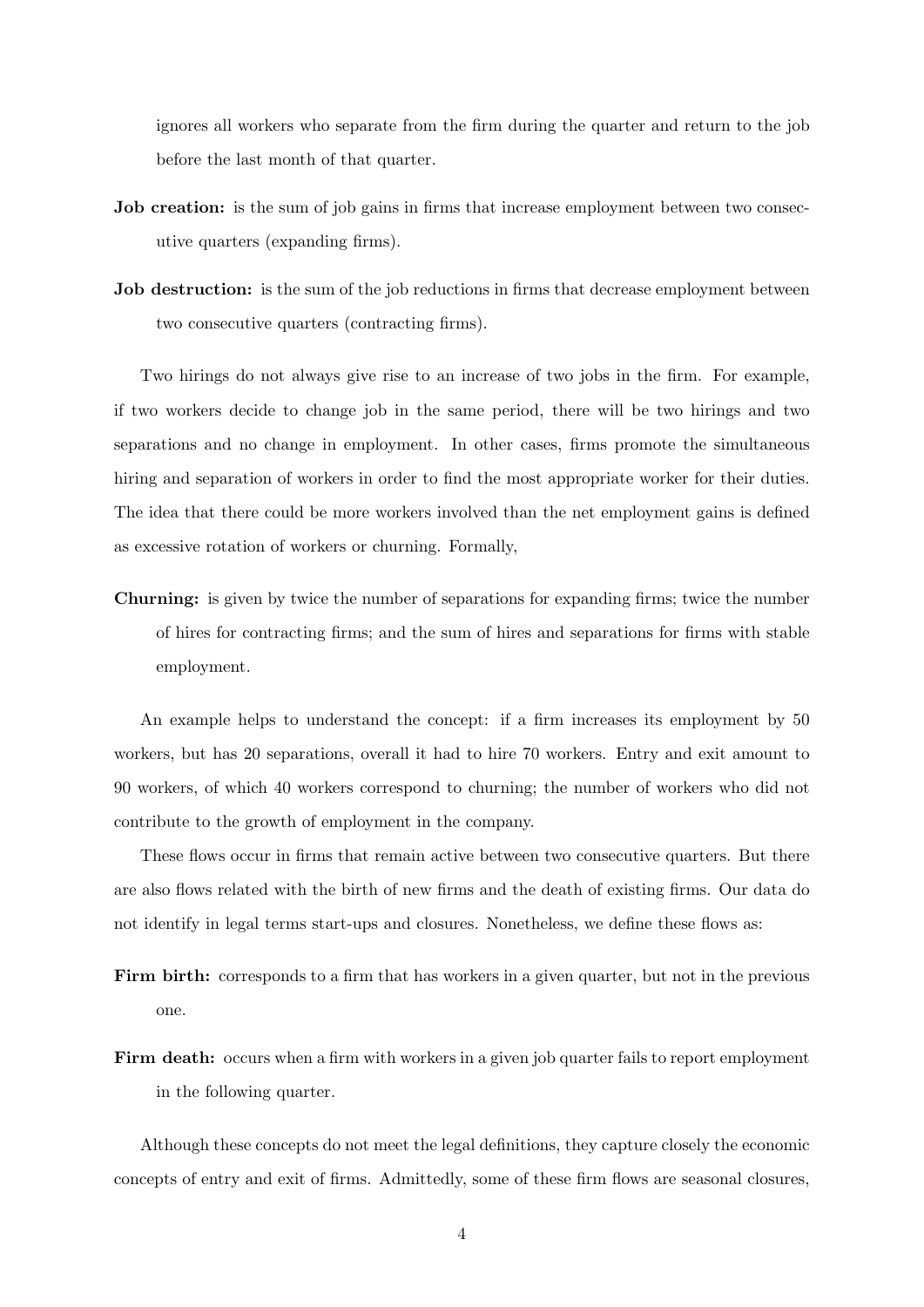in periods in which the revenues do not cover variable costs, firms choose rationally to close temporarily. But even these are important for characterizing the flexibility in the economy and to measure the flows of job creation and destruction.

The discussions surrounding the relevance of wage rigidity to explain labor market flows are far from settled, starting with a convenient definition of wage rigidity. The degree to which nominal wages are downwardly rigid is an empirical question with evidence on all sides [Pissarides](#page-18-2) [\(2009\)](#page-18-2).

We are interested in testing whether the strength of downward pay rigidities vary with firm quality. We follow [Dickens, Goette, Groshen, Holden, Messina, Schweitzer, Turunen and Ward](#page-17-4) [\(2007\)](#page-17-4) and measure nominal pay rigidity as the ratio of zero wage changes in a given firm and year to the total non positive wage changes in that firm and year.

This measure is interpreted as follows: among the workers who were at risk for receiving a nominal pay decrease, what share did not receive one? This measure is far from perfect. It only captures rigidities among stayers at a firm, and we will see that firms differ quite substantially in terms of their gross hiring and separation strategies. This measure assumes that all zeros are the consequence of rigidities and they can simply be the result of an optimal wage setting, based in efficiency wage arguments [\(Akerlof and Yellen](#page-16-3) [1985\)](#page-16-3), imperfect information or insurance [\(Harris and Holmstrom](#page-17-0) [1982\)](#page-17-0) or explicit personnel policies [\(Doeringer, Piore et al.](#page-17-5) [1971\)](#page-17-5).

As an alternative we will look at simpler indicators: the share of negative wage changes and the share of workers with the minimum wage. Most arguments made about wage rigidity having an impact on labor demand do not arise from optimal firm behavior that generate apparent rigidity in the form of zero changes, but on the imposition of external restrictions (frictions) to wage setting. In Portugal, the claim that nominal wages could not be reduced was part of the mythical view of the Portuguese labor market until very recently. Negative wage changes are frequent, and we will analyze how they vary over the business cycle and by firm quality. The minimum wage is binding for a large fraction of the Portuguese workers (larger than 15 per cent in 2012) and is indeed the most relevant restriction to the wage setting process in Portugal.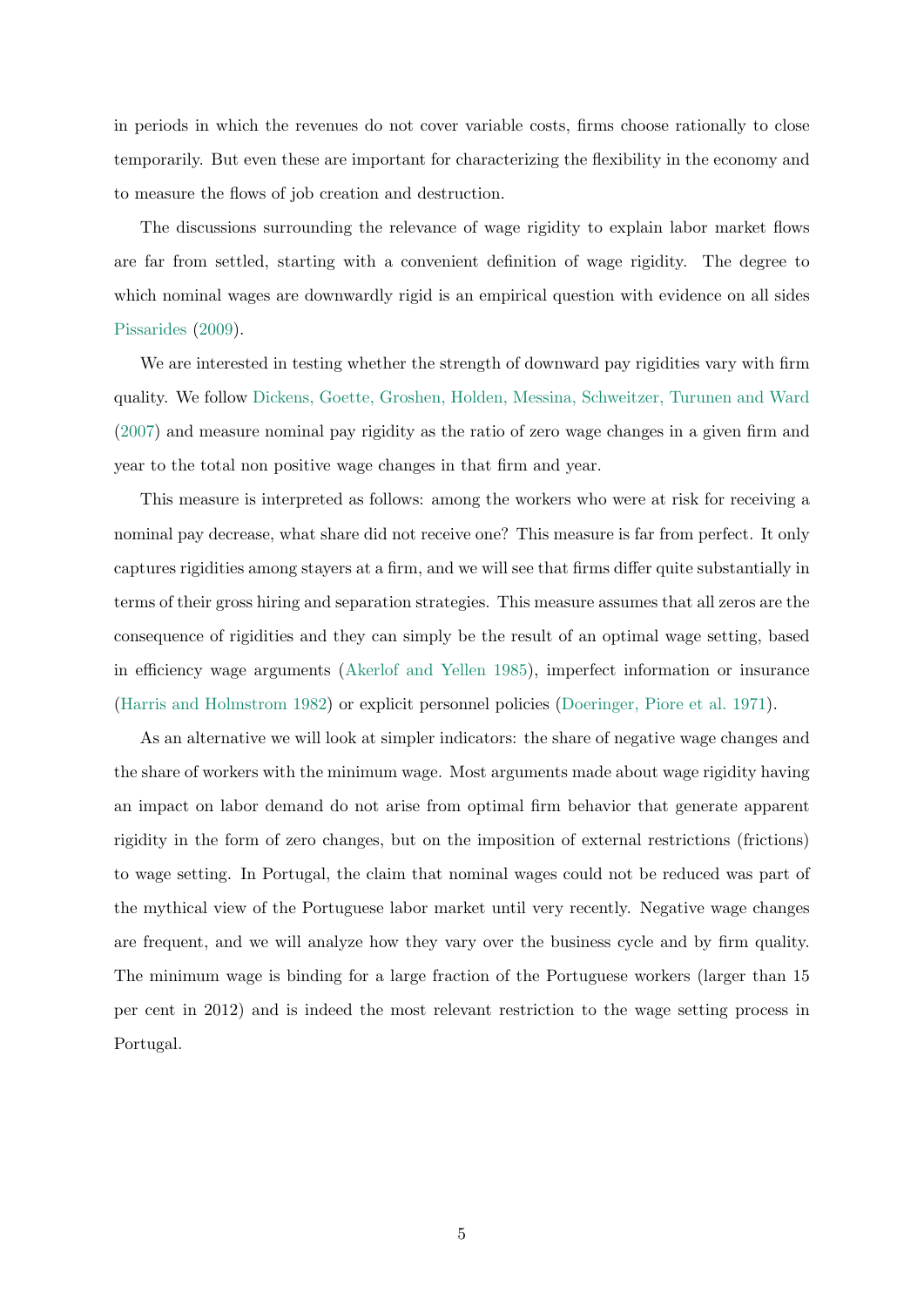# 3 Data

This paper uses data from the Social Security Records to compute the quarterly jobs and workers flows, and the measures of wage rigidity. The database covers all salaried labor relations with remuneration for the public social security system. The database excludes firms with private pension funds and public employees covered by the specific civil servants system. In the computations, we excluded firms in the primary sector (in which salaried work is not representative) and the financial, public administration, education and health sectors (because they have been gradually incorporated in the general Social Security system, distorting the computations of flows).

In 2004 there was a revision of the Portuguese Labor Code that increased the employment protection in firms with 11 to 20 workers. This reform entailed a change in the pattern of worker flows, documented in [Centeno and Novo](#page-17-6)  $(2012b)$  $(2012b)$ . For this reason we restrict our dataset to firms with more than 20 workers.

The nature of the information, mandatory firm-reported wage records and its monthly periodicity make these data a unique source of reliable information on the the labor market evolution. The data cover the period from January 2000 to December 2012.

Figure [1](#page-27-0) show employment-weighted kernel densities of the main variables used in the paper: churning rate, wage rigidity indicators and firm size. The distributions of churning and size have long right tails and we have substantial variation across firms over this time period in all measures.

#### [FIGURE [1](#page-27-0) HERE; SEE PAGE [28\]](#page-27-0)

#### [TABLE [1](#page-20-0) HERE; SEE PAGE [21\]](#page-20-0)

Table [1](#page-20-0) presents summary statistics of the main variables by firm quality quintiles. Smaller firms have higher growth rates, because they have lower separation rates. The share of the minimum wage is higher in smaller firms (8.7% in the lowest quintile, compared with 5.7% in the highest quintile) and they also show larger values for the rigidity indicators. Computed with the monthly base wage the average rigidity indicator is 58% for smaller firms and 45% for the largest ones. If instead, we use the more relevant measure of total annual pay we get the same pattern in terms of firm size, but much smaller values for the indicator: 19% for small firms and 13% for large ones. These figures are computed with workers that work the full year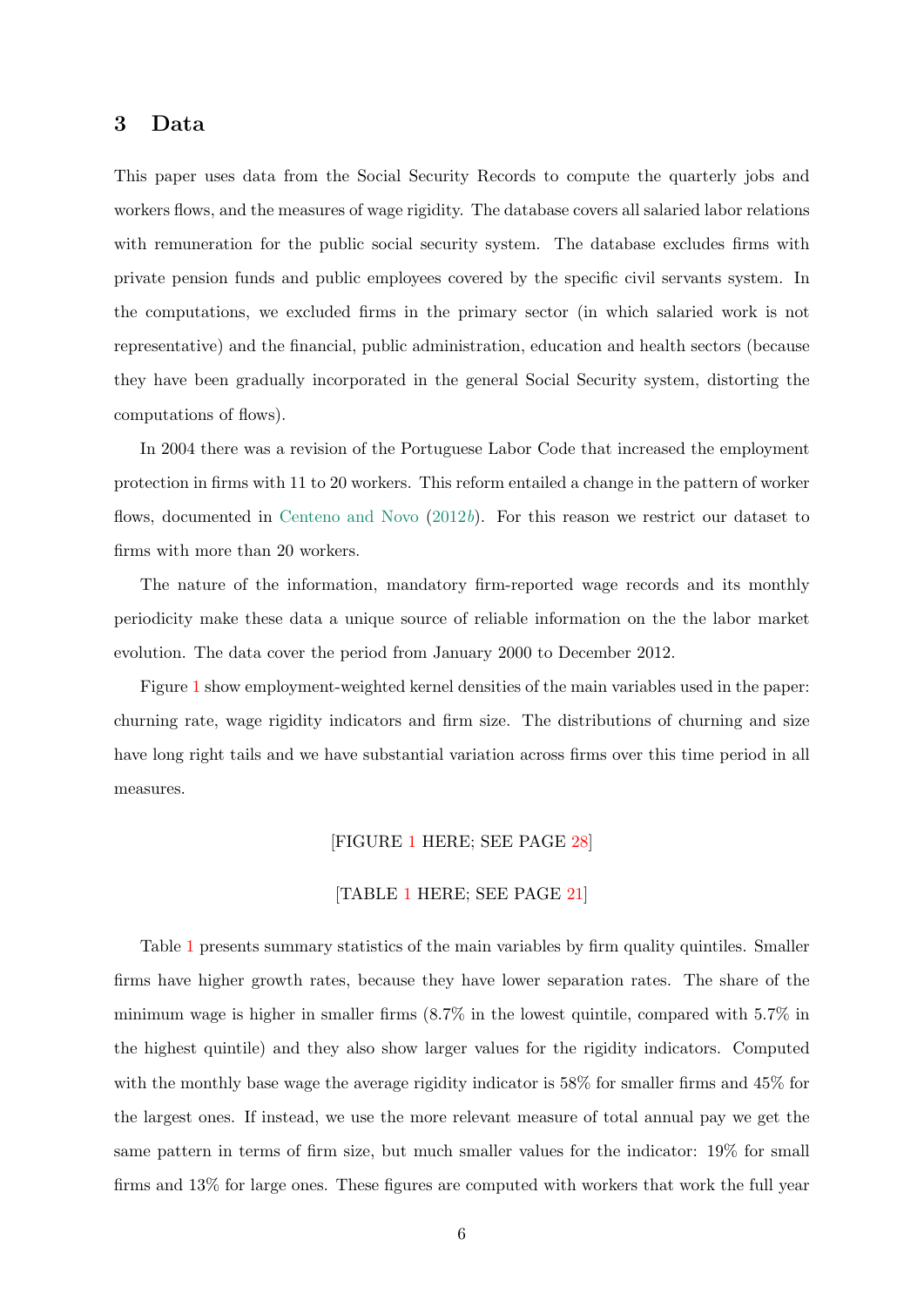in each two consecutive years, a procedure similar to [Kahn and McEntarfer](#page-17-2) [\(2013\)](#page-17-2) for the U.S. The figures we obtain for Portugal are very close to the ones they obtain for the U.S.

In our analysis we split the sample into discrete categories based on the number of workers and the average wage. We compute within industry cut points (measured at one digit industry categories), but we also use deciles computed with the overall distribution of firms. We use the decile of size and wages to create the ten categories. These two measures capture the quality of the firm. Larger firms and those paying higher wages are of higher quality.

## 4 The Portuguese labor market: structural characteristics

There are two dominant characteristics of the Portuguese labor market. On the one hand, the continuous rise in the unemployment rate. This should be interpreted as a structural movement, along with the reduction in employment. On the other hand, the labor market is segmented. The Portuguese labor market is split, with a growing share of fixed-term contracts, a low conversion rate of temporary into permanent contracts and a significant wage premium for permanent contracts. These features are the result of a poor functioning of the labor market, with bad consequences on total factor productivity and, consequently, on the production level.

These characteristics are consistent with a significant turnover of workers, as shown in [Hall](#page-17-7) [\(1982\)](#page-17-7). The rotation of fixed-term contracts is larger, even if nowadays most groups of the economy have significant rotation levels. The share of long-term employment (workers over 45 years and with more than 20 years of tenure) decreased by 18 percentage points since the mid 90s. More than 90 percent of the unemployed who find a job are hired under a fixedterm contract. Consequently, the rotation of workers in Portugal is one of the highest of the European Union and closer to the flows in the U.S. than previous identified [\(Centeno and Novo](#page-17-8) [2012](#page-17-8)a).

The recent crisis occurred in an adverse environment with many structural weaknesses. Ever since, the Portuguese economy has been unable to create jobs in a sustainable manner. The new jobs are overwhelmingly temporary, which hampers productivity growth and investment in human capital. The evolution of employment and turnover since the end of 2011 must be understood in this general framework.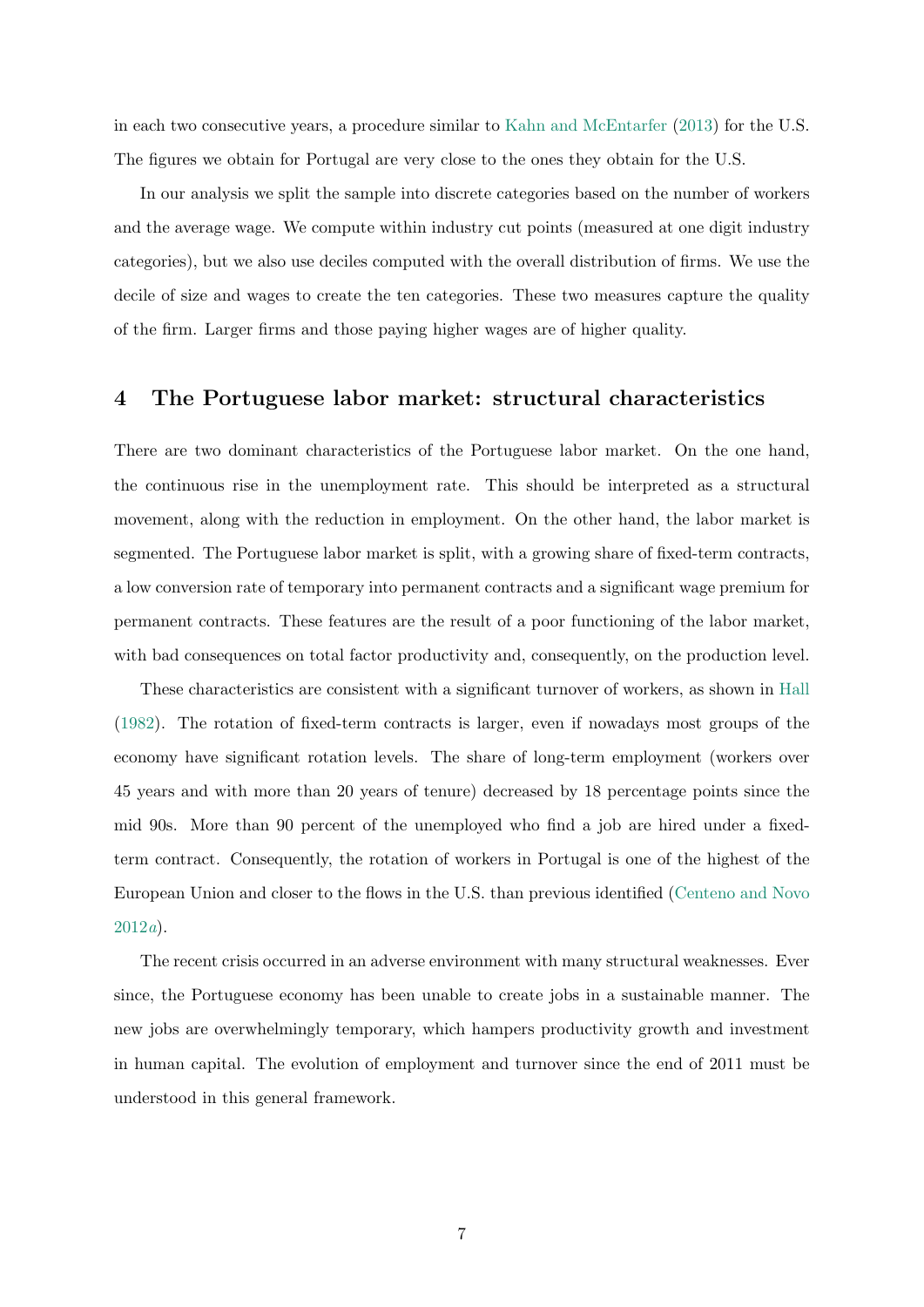## 5 Hires, separations and churning

The weak economic growth in Portugal in the last decade has naturally reflected itself in the behavior of the labor market. Until the outbreak of the financial crisis in 2008, employment gains were only marginal (Figure [2\)](#page-28-0). The jobs created by expanding firms (the job creation flow) was approximately equal to those destroyed by contracting firms (the job destruction flow). Since 2008, there are systematic job losses, which cumulatively reached 14%.

However, this decline does not result from an increase in the rate of workers separations, but reflects instead a pronounced drop in the firms' hiring rates. Between 2007 and 2012, the quarterly hiring flows decreased 42%, from an average of 240,000 new contracts to only 140 000 (Table [2\)](#page-21-0). The number of firms that hired workers in each quarter decreased from 65 thousand to 40 thousand, and the average number of hires per firm fell from 3.7 in 2007 to 3.5 in 2012.

#### [TABLE [2](#page-21-0) HERE; SEE PAGE [22\]](#page-21-0)

#### [FIGURE [2](#page-28-0) HERE; SEE PAGE [29\]](#page-28-0)

The evolution of separations is quite diverse from that of hires. Contrary to the common wisdom, in firms with separations the average number of exits remains stable, 3.4 employees per firm, despite the recessionary phase of the economy. Also, the share of firms that separate from workers remained also stable between 2007 and 2012, about a quarter of all firms. Given the reduction in the number of firms, there was a reduction in the number of separations in the Portuguese labor market.

In 2007, employment gained 30,000 jobs; in 2012, 54,000 jobs were lost. This is explained by the different dynamics of job creation and destruction. Two thirds of this difference origins in a lower dynamics of expanding firms. These companies created 130,000 jobs in 2007 and only 71,000 in 2012. The remaining third is justified by a further reduction of employment in contracting firms, from 98,000 job losses to 125,000.

As mentioned above, the churning of workers plays a role in the allocation of resources in the economy. Typically, firms involved in this process churn about 8 workers per quarter. The dynamics of hires and separations resulted in a fall in churning of 38%. This result points to a greater difficulty of workers and firms to form more productive matches. There are two behaviors explaining this trend: workers reduce voluntary quits, common in downturns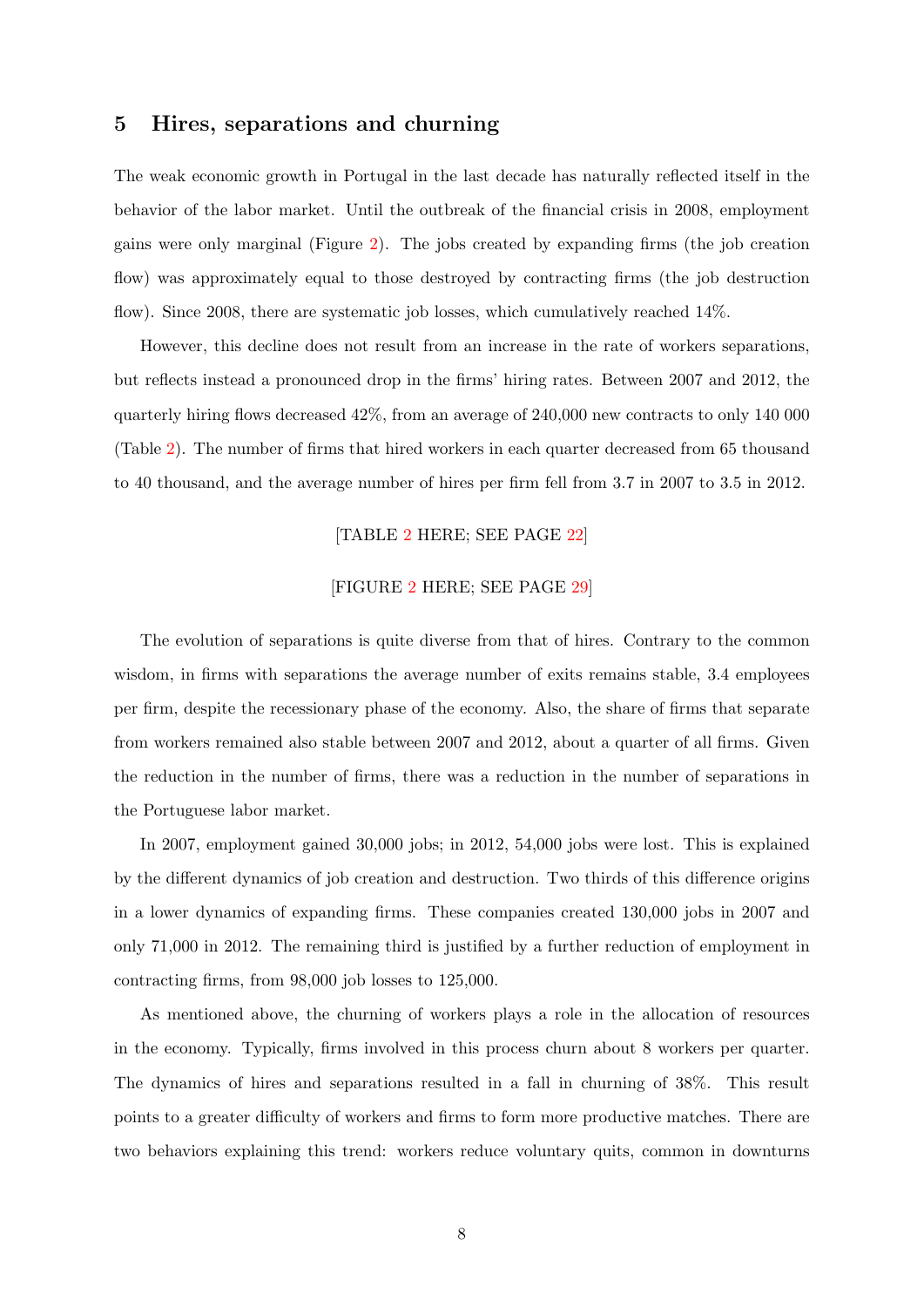[\(Anderson and Meyer](#page-16-4) [1994\)](#page-16-4) and firms do not promote the substitution of voluntary quits or redundancies.

This reduction is particularly important because it focuses on expanding firms, whose churning of workers fell 58%. In contracting firms, churning remained constant. As a result, the rotation in expanding firms represented 56% of the total in 2007 and only 37% in 2012.

An important dimension of the dynamics of Schumpeterian creative destruction is based on the entry and exit of firms. In 2012, this adjustment process resulted in a net reduction of 2,500 firms, in contrast with the increasing number of firms in 2007. There was a reduction of 33% in the creation of new firms and an increase in firm's closures of 23%.

## 6 The business cycle and labor market flows

In the following two subsections, we analyze the relationship between the business cycle and labor market flows. We start with at the aggregate level by establishing a Granger-causality between GDP growth and conventional measures of labor market flows. Then, at the firm level, we study the relationship between firms' choices of hires, separations, and churning with the business cycle.

#### 6.1 The chicken or the egg: GDP and aggregate labor market flows

The motivation to study labor market flows and the business cycle are illustrated in Figure [3.](#page-29-0) The left panel plots the hiring rate along with the quarterly GDP growth rates. These two seem to mimic each other. The right panel show the relationship for the separation rate. The level of association is lower.

#### [FIGURE [3](#page-29-0) HERE; SEE PAGE [30\]](#page-29-0)

But which came first, the chicken or the egg? Hires or GDP growth? Separations or GDP decline? Both causalities are possible, but the economic interpretation is different. For instance, labor hoarding is compatible with a situation where only after a downturn (upturn) on GDP firms separate from (hire) workers. On the other hand, if firms hire workers to increase their productive capacity, then the causality flows from the labor market into production. We entertain these two hypotheses in a standard Granger-causality set-up. Formally, we estimate separately the following two models: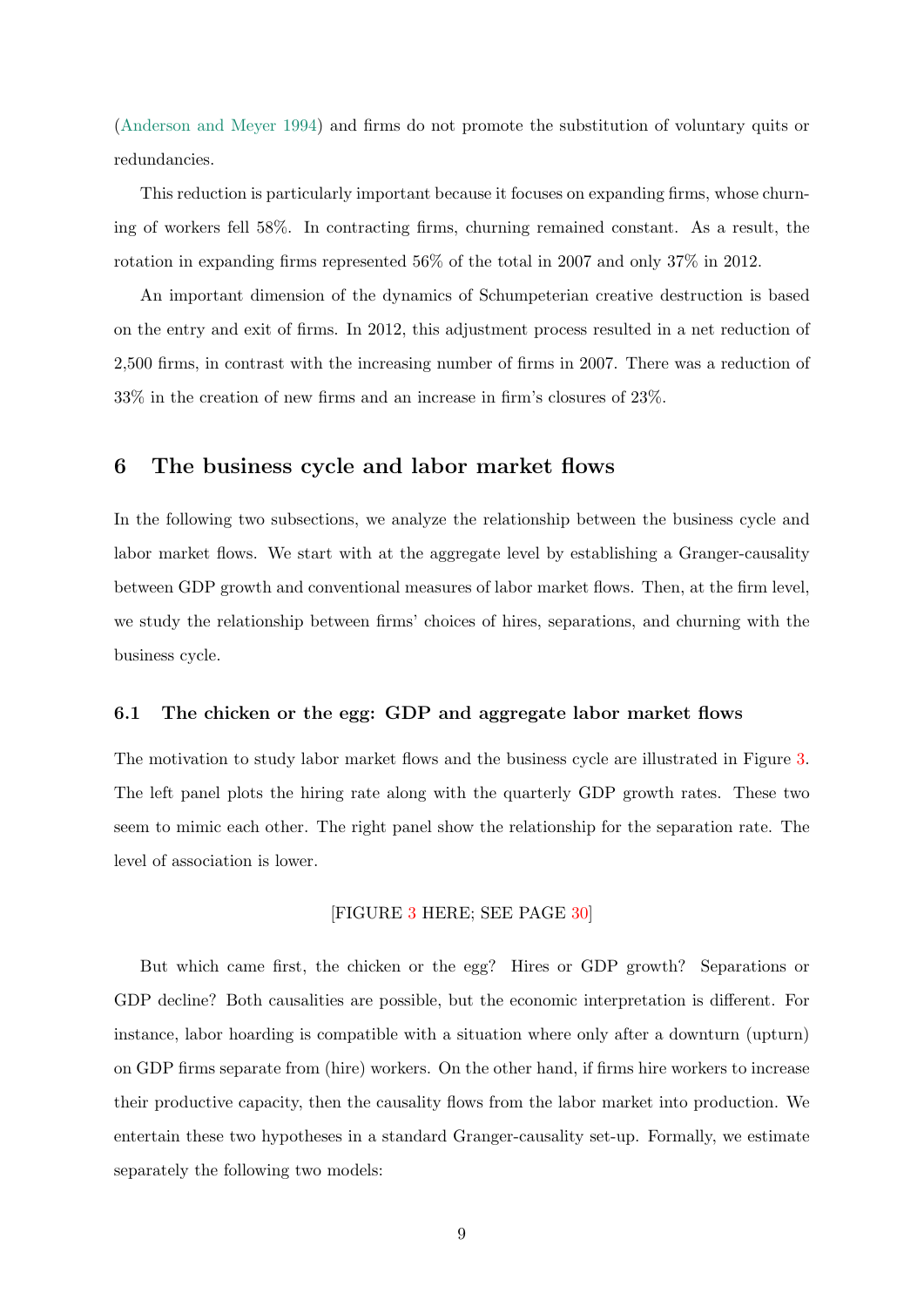<span id="page-9-0"></span>
$$
LMF_t = \beta_0 + \sum_{i=1}^{L} \beta_i LMF_{t-i} + \sum_{j=1}^{K} \psi_j GDP_{t-i} + \varepsilon_t \tag{1}
$$

$$
GDP_t = \phi_0 + \sum_{i=1}^{L} \phi_i GDP_{t-i} + \sum_{j=1}^{K} \lambda_j LMF_{t-i} + \nu_t,
$$
\n(2)

where  $LMF_t$  is one of four labor market flows: hiring, separation, job creation, and job destruction rates;  $GDP_t$  is the quarter-on-quarter GDP growth rate. Both variables are corrected for quarterly seasonality. In equation [\(1\)](#page-9-0), if the  $\psi_j$ 's are jointly statistically significant, then GDP fluctuation Granger-cause labor market flows. However, if the joint significance is that of the  $\lambda_j$ 's in equation [\(2\)](#page-9-0), then labor market flows Granger-cause GDP fluctuations.

Table [3](#page-22-0) presents the estimates of the coefficients of equation  $(1)$  in columns  $(1)-(4)$  and of equation  $(2)$  in columns  $(5)-(6)$ . The estimation process allowed for up to four lags of the dependent and of the driving variable. However, the estimates presented correspond to the best models as selected by the Schwarz Information Criterion.

#### [TABL[E3](#page-22-0) HERE; SEE PAGE [23\]](#page-22-0)

Before concentrating on "which came first," lets consider how these variables correlate. A clear pattern emerges: GDP correlates with hires and job creation (odd-numbered columns), but it has a weak association with the measures of worker separations and job destruction (even-numbered columns). This finding is compatible with those found for other economies, for example in the United States in [Shimer](#page-18-3) [\(2007\)](#page-18-3), which emphasizes the importance of hires and job creation decisions for the fluctuations of employment and unemployment and, therefore, output.

In which direction does the Granger-causality flow? The results indicate that GDP growth in the previous quarter is statistically associated with increases in contemporaneous hires and job creation (columns (1) and (3)). When the role of the variables is reversed, the statistically associations are weaker (columns (5) and (7)). The joint tests reported at the bottom of Table [\(3\)](#page-22-0) have somewhat stronger evidence that the (Granger) causality goes from GDP to hires and job creation. This would be compatible with the hypothesis of labor hoarding. The reverse causality suggests that, after firms increase hires and job creation, GDP growth increases. As with the chicken and the egg, the puzzle remains.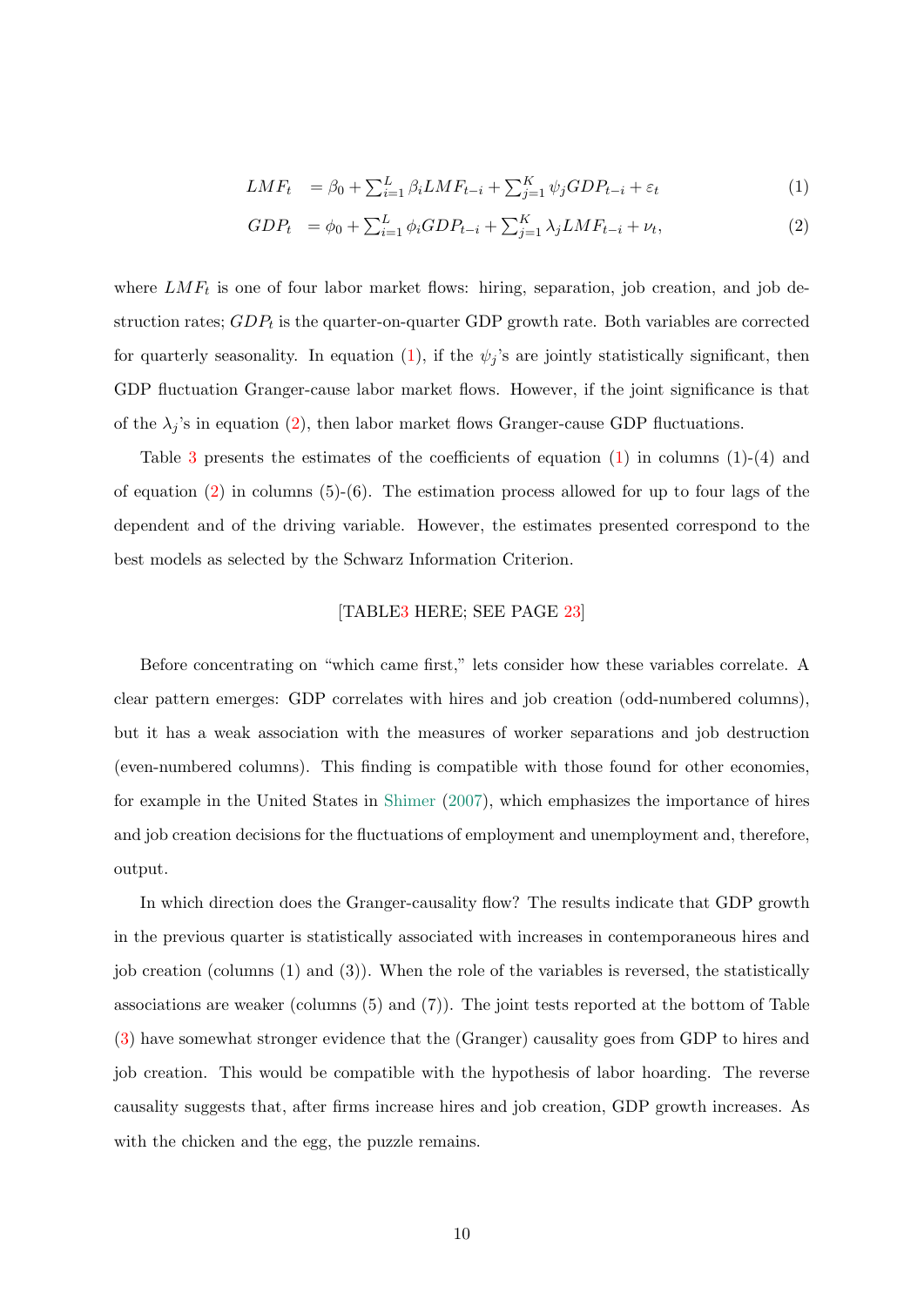The evidence is clearer in terms of the separation and job destruction rates. There is no statistical association between lagged GDP and the subsequent behavior of separations and job destruction (columns (2) and (4)). For the reverse associations (columns (6) and (8)), contemporaneous GDP growth is not associated with lagged separations and individually with lagged job destruction rates, although jointly the association is significant. As stated earlier, separations and job destruction do not Granger-cause business cycle fluctuations or vice-versa.

#### 6.2 Firm-level analysis: Hires, separations, churning and the business cycle

We explore the patterns exhibited in the Granger-causality framework using a firm-level regression framework, where we can control for additional potentially confounding factors. We are particularly interested to know which firms lead the process of employment adjustment over the cycle. We measure firm quality using two indicators: the size (number of workers) and the average wage of firms. After controlling for age, large firms tend to be more productive, and also those paying higher wages, after controlling for the sector of activity. A larger fall in churning, hires and separations for high quality firms will have a negative impact on productivity and economic growth.

We regress  $LMF_{it}$  – the hiring, separation, churning rates, or net job creation – of firm i, in time period t, on (i) an indicator of the business cycle – the unemployment rate, the GDP growth rate or an indicator for recession, (ii) a vector of firm quality indicators  $(F_q)$  – the number of workers, a measure of size or the average wage in the firm, and (iii) their interactions. Additionally, in  $X_t$ , we control for the age of the firm, industry fixed effects, time effects and seasonality, and all the regressions include firm fixed effects.

The model estimated is described in equation [\(3\)](#page-10-0):

<span id="page-10-0"></span>
$$
LMF_{it} = \alpha_0 + \alpha_1 cycle_t + \alpha_2 F_q + \alpha_3 cycle_t \times F_q + \alpha_4 X_{it} + \lambda_i + \delta_t + \epsilon_{tq}.
$$
 (3)

Tables [4](#page-23-0) and [6](#page-25-0) summarize the coefficients of the models that use, respectively, the number of workers and the average wage as measures of firm quality. The Tables also present the results for the two measures of the cycle: the unemployment rate and the GDP growth rate. In column (1) of Table [4,](#page-23-0) the dependent variable is the hiring rate. The main effect of the unemployment rate is negative. The impact becomes more negative as firms grow in size and it is statistically different from zero for all firm sizes in our sample. A one percentage point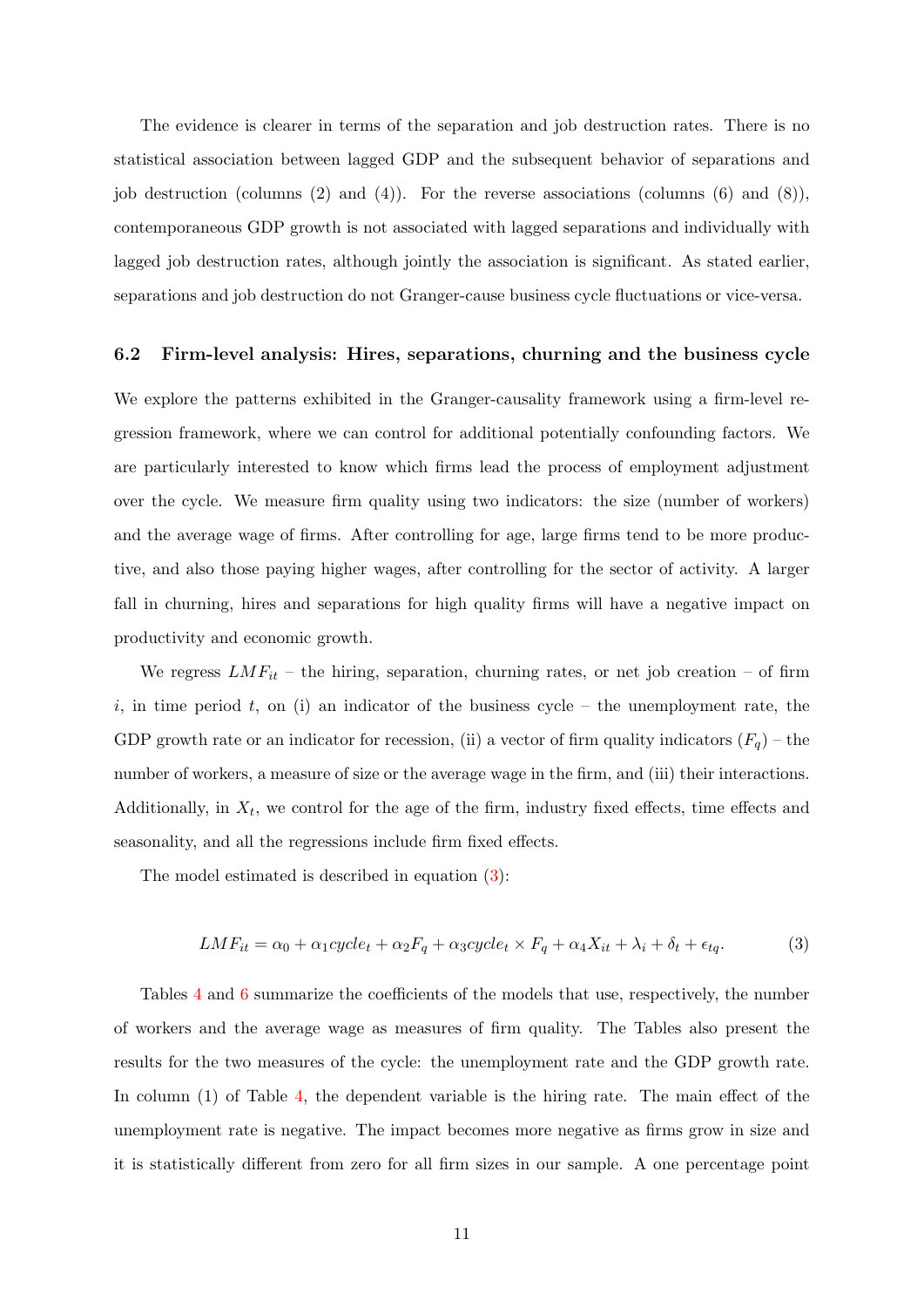increase in the unemployment rate entails a 0.2 percentage points reduction in the hiring rate. The sensitivity of the hiring rate to the cycle does not change over the firm size distribution (Figure [5\)](#page-31-0). A different result is obtained in Table [6.](#page-25-0) When measuring the quality of firms with its average wage, we obtain a negative impact on hirings for low wage firms and no impact for high wage firms (Figure [4\)](#page-30-0).

#### [TABLES [4](#page-23-0) and [6](#page-25-0) HERE; SEE PAGE [24](#page-23-0) and [26\]](#page-25-0)

In column (2) we study the separations behavior. As in the Granger-causality, separations do not react to the cycle. The main effect of the unemployment rate is not statistically significant at the 1%-level for any firm quality and business cycle measure. Though firms are more likely to make lay-offs in a recession, our findings are consistent with a more-than-offsetting decline in voluntary quits (evidence for this is available for the US in [Shimer](#page-18-4) [\(2005\)](#page-18-4) and [Hall](#page-17-9) [\(2005\)](#page-17-9). This behavior of the composition of separations makes them not responsive to output. In fact, if the composition of separations change over the business cycle, the impact on output is expected to be reduced as the impact on productivity of the two movements is quite diverse.

The impact of economic activity on the churning rate is shown in column (3). We conclude that churning in larger firms is more sensitive to the business cycle, but also that it has a different impact along the distribution of firm average wages. For larger firms, good economic times are associated with larger excessive worker rotation (there is a significant re-composition of the workforce). For smaller firm the opposite occurs, they reduce churning in good times and increase it in bad times. This can be seen as the result of large firms being more attractive to workers and offering better matches in booms, which leads to an intense reallocation of workers with positive impact on productivity. The results for the average wage distribution show a Ushaped pattern, with median wage firms reducing churning the most when the unemployment rate is higher.

The final columns  $(5)$  -(7)) present the results for the log of hires, separations and churning, respectively. The business cycle reduces hirings by markedly more for the high quality firms and is neutral for separations.

The impact on employment growth (column 4) of the business cycle reflects these opposing reactions. The employment growth effect must be accounted for by the larger impact on hirings, not by a larger reduction in separations. Relatively speaking, low quality firms grow during times of low growth because they have a smaller reduction in hirings. Figures [5](#page-31-0) and [4](#page-30-0) exhibit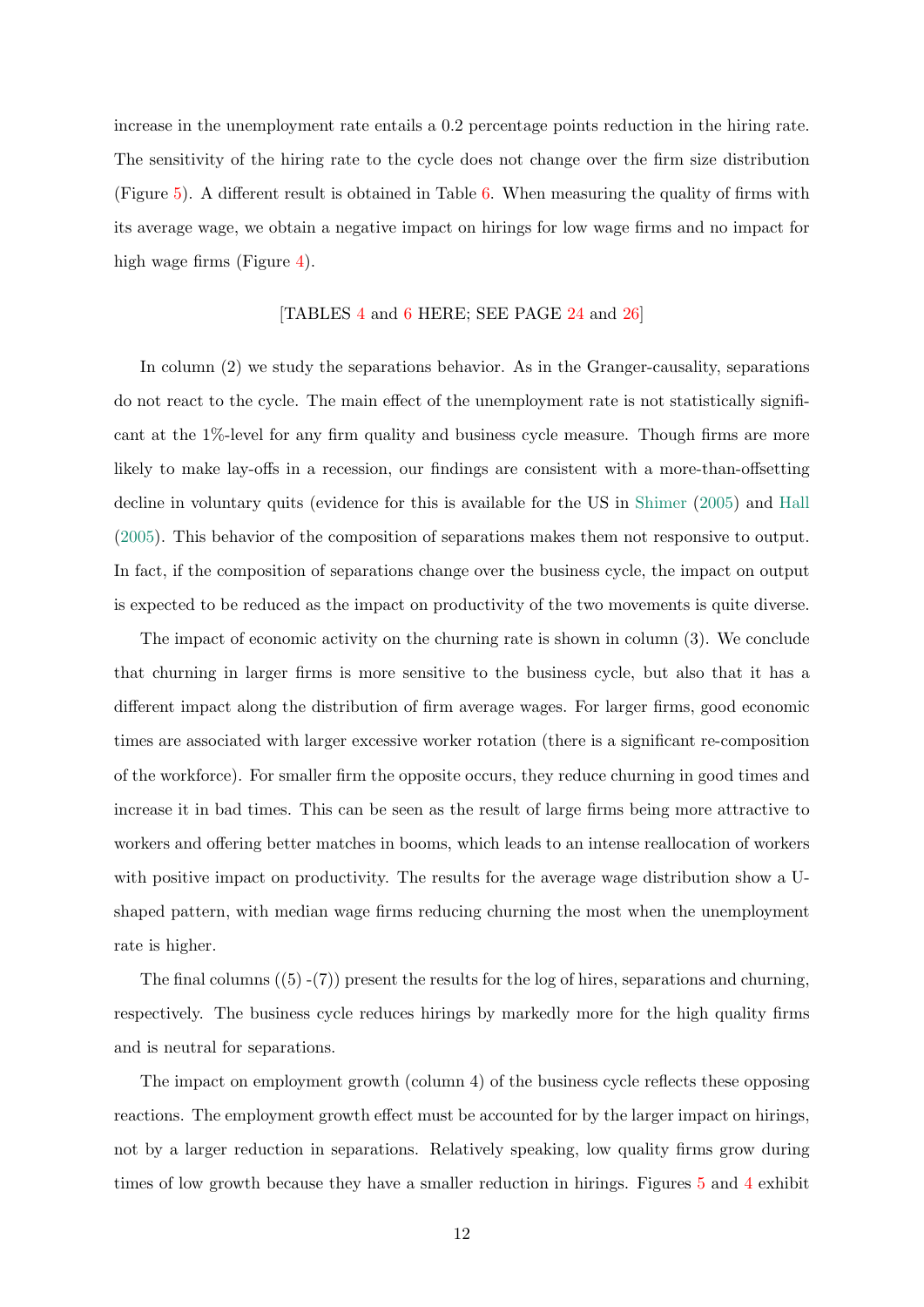these effects more clearly, plotting the main effect of the unemployment rate as a function of the firm quality (along with the 95% confidence interval). The graph represents the total impact of a one percentage point increase in the unemployment rate on firm employment growth. The employment growth effect is negative and increases steadily across firm quality.

### [FIGURES [5](#page-31-0) and [4](#page-30-0) HERE; SEE PAGE [32](#page-31-0) and [31\]](#page-30-0)

We find that smaller firms fare relatively better in times of high unemployment in terms of their employment growth. We believe we have identified an economically important phenomenon at a macro-level. Large firms explain most of the business cycle variation of employment.

The main results of this section can be summarized as follows. High quality firms churn more workers and have lower hiring and separation rates. These firms have a larger sensitivity to the business cycle in terms of hirings and churning. In recessions we observe a re-composition of employment towards low quality (smaller and low wage) firms. The high quality firms reduce churning more strongly in recessions. Employment becomes stickier in larger firms. This can be the result of lower hirings and/or a reduction in voluntary quits, that is associated with the fact that separations do not react to the cycle, despite the increase in lay-off.

The model behind these results must include on-the-job-search. This mechanism induces a vacancy chain that is severely reduced in recessions, generating lower churning and sticky employment.

Firms adjust labor costs using different adjustment mechanisms. We emphasized the worker and job flow dimension, but this adjustment can also be made through a direct adjustment in wages. We explore the sources of wage rigidity in the next section.

#### 6.3 Firm-level analysis: wage rigidity and the business cycle

There are two possible channels of adjustment of labor costs over the business cycle, the rotation of workers, which captures an external dimension, and the wage adjustment of stayers, which captures an internal dimension of the adjustment. Note that the rotation of workers has itself a wage motivation. Firms replace workers in tasks with reduced demand (that become costexpensive) with new workers to perform tasks that face increasing demand. It is also possible for firms to promote the replacement of high-tenure, high-paid by low-tenure, low-paid workers.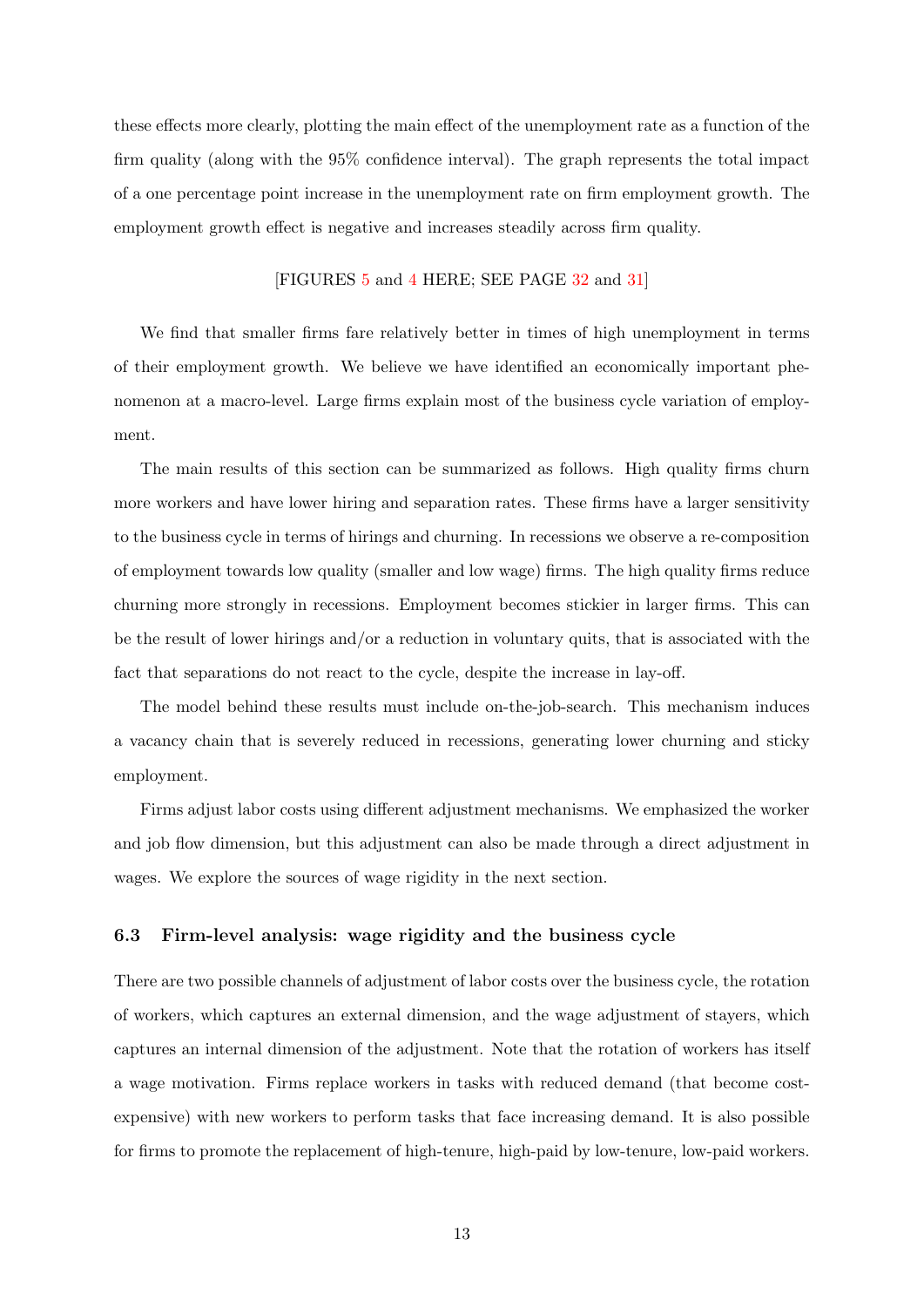It is often mentioned that internal adjustments are harder to make because wage rigidity is optimal in many contract models of the labor market. This may occur because of incentive concerns, explicit contractual restrictions or because firms are willing to provide workers with an insurance against market fluctuations that workers end-up paying in the form of lower wages, a premium they pay for being insured.

Nevertheless, we observe a substantial share of negative wage adjustments in Portuguese firms. The existence of these adjustments make it reasonable to consider that firms adjust wages to reflect the economic conditions they face in their product markets. In this section we explore the behavior of several wage rigidity indicators at the firm level, and detail their evolution over the business cycle and firm quality.

As in the previous section we estimate equation  $(4)$ , regressing wage rigidity in firm i in period t,  $WRig_{it}$  – [Dickens et al.](#page-17-4) [\(2007\)](#page-17-4) nominal wage rigidity indicator, the share of negative wage changes, or the share of minimum wage workers – among firms of quality  $q$  on (i) the business cycle indicator, (ii) the firm quality indicators  $(F_q)$  used in the previous section and (iii) their interactions.

<span id="page-13-0"></span>
$$
WRig_{it} = \alpha_0 + \alpha_1 cycle_t + \alpha_2 F_q + \alpha_3 cycle_t \times F_q + \alpha_4 X_{it} + \lambda_i + \delta_t + \epsilon_{tq}.
$$
 (4)

Tables [5](#page-24-0) and [7](#page-26-0) summarize the coefficients on the business cycle indicator and its interaction with the firm quality measure. In column (1), the dependent variable is the [Dickens et al.](#page-17-4) [\(2007\)](#page-17-4) wage rigidity indicator. Wage rigidity does not change with the business cycle. The results point to the fact that the firm's age seems to be the main variable that helps in explaining nominal wage rigidity. Older firms have more rigid wages, in the sense that they have a larger proportion of zeros in non-positive wage variations. This result is consistent with the incentives literature and the workings of internal labor markets. Older firms freeze wages to a higher extent, when compared with the fraction of wages they cut. However, we obtain that these firms have also a larger share of negative wage changes. Older firms cut wages more often. The share of negative wage changes is not sensitive to the overall business cycle. This needs to be understood as firms establishing their own wage policy, responding to their idiosyncratic economic environment. In fact, as found by among others [Burgess, Lane and Stevens](#page-17-10) [\(2000\)](#page-17-10), firms human resources policies are very heterogeneous and this is most likely to be observed in their wage policies.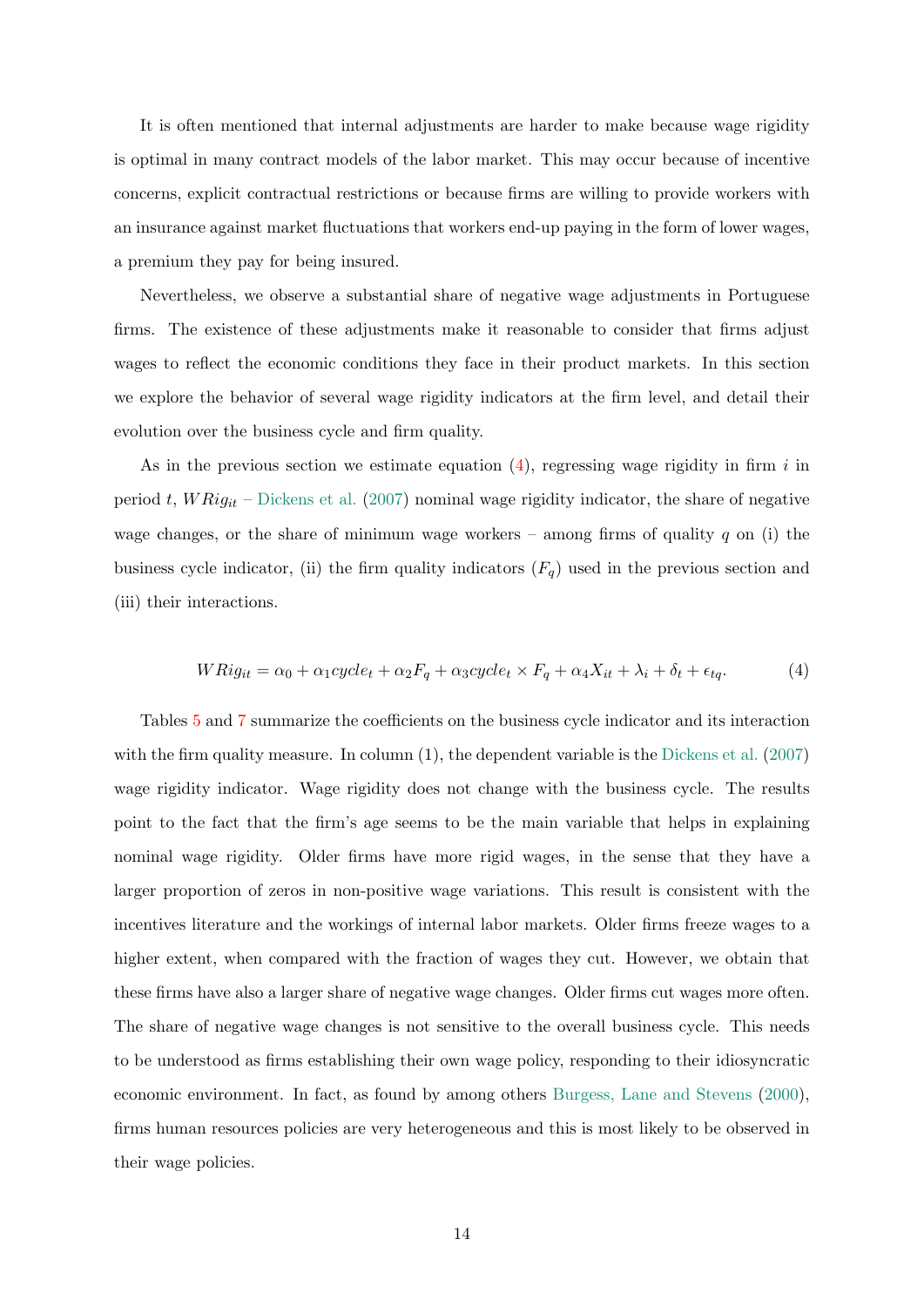#### [TABLES [5](#page-24-0) and [7](#page-26-0) HERE; SEE PAGES [25](#page-24-0) and [27\]](#page-26-0)

#### [FIGURE [6](#page-32-0) HERE; SEE PAGE [33\]](#page-32-0)

It is also important to note that there is a persistent occurrence of negative wage changes in Portuguese firms. This may raise some concerns for efficiency wage theories and have an impact on productivity. The high degree of flexibility hinted by the presence of these wage reductions deserves further analysis.

The impact of economic activity on the share of minimum wage earners is shown in column (3) in both Tables. We conclude that high paying firms decrease the share of minimum wage earners in recessions, while those with lower average wages have the opposite behavior (Figure [6\)](#page-32-0). This is the only wage rigidity indicator that shows a clear cyclical pattern. The lower share of minimum wage workers in high quality firms (and also in older ones) may be an indicator that they are more concerned with internal factors affecting productivity and separate from a larger share of low-wage workers in recessions to preserve high-productivity – high-paying matches. In this sense, the low-wage characteristic of smaller firms is reinforced in recessions by the increase in the share of minimum wage workers.

Wage rigidity varies substantially across firms. Smaller firms have a larger share of minimum wage earners, lower average wages and higher wage rigidity in the sense of Dickens' definition. In terms of cyclical behavior, large firms present a sharper reaction, with a reduction in wage rigidity.

The negative impact of recessions is magnified in the labor market. We already showed that employment flows to low quality firms in recessions and that larger and high-paying firms reduce churning when the economic conditions deteriorate. This stickiness of employment in the better firms in reinforced by the increase in low quality jobs in low quality firms.

# 7 Conclusions

The economic and financial crisis has stalled the Portuguese labor market. There is less churning, much less hirings and yet surprisingly, fewer separations. These developments are negative for firms productivity because they reflect the absence of new investment.

In Portugal, the business cycle is largely correlated with the hiring rate, not so much with separations. By not investing in new relations, firms shut-down their biggest engine of growth,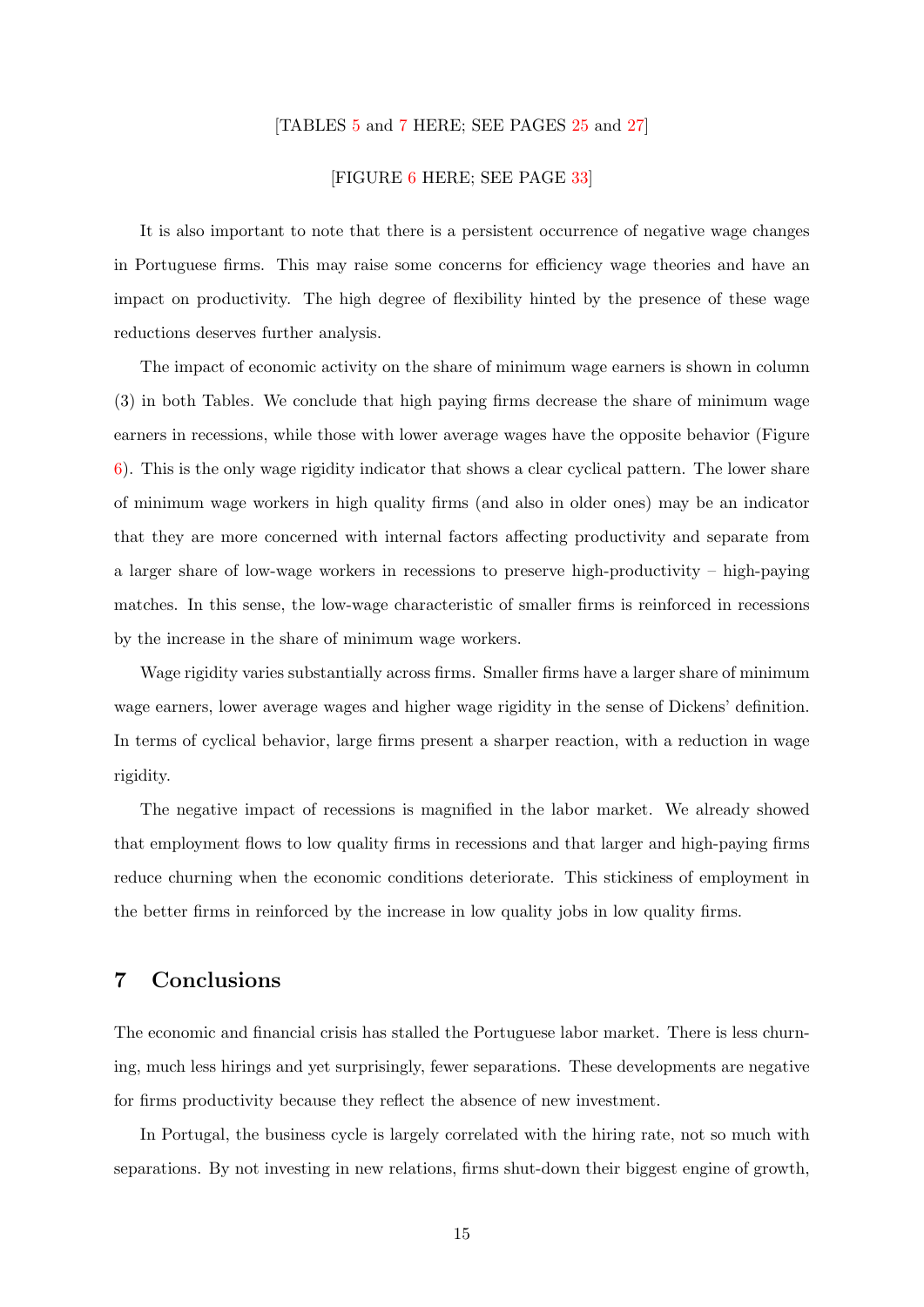human capital. Without access to new jobs, workers' return to their investments in human capital is reduced, which generates under-investment in education and training.

We ask what type of firms drive these results. We measure the quality of firms by their size (number of workers) or the average wage. Our results do not depend of the specific quality measure we use.

Using employer-employee matched data, we find that low quality firms fare relatively better in recessions; their employment growth shrinks by less. This is because the hires at high-quality firms fall more. It looks as though these firms are more likely to make lay-offs in an economic downturn and to freeze expansion-hires by even more, even if they still keep a modest amount of hiring. This set of results is consistent with the need by low quality firms to continually replenish their stock of workers in boom times when they lose their workforce to better firms, while in busts they can grow, relative to these better firms. In contrast, better firms grow relatively faster in boom times (they find it easier to post high-paying vacancies) and experience relatively more separation/less hires in busts.

This set of facts is suggestive of two important implications for workers matching in recessions. First, low-quality firms may have an easier time attracting and retaining high-quality workers in a recession. Second, these firms have a relatively easier time retaining workers in recessions, because they shrink less quickly. Therefore a worker matching to a low-quality firm in a recession is likely to stay there for longer; he or she will have less of an opportunity to make a job-to-job transition to a larger firm.

Following Schumpeter (1939), economists advanced the notion that recessions serve a cleansing mechanism, reallocating resources from least to most productive firms. Our results on employment growth may question this prediction, because resources flow to smaller firms in recessions. This relative ability of smaller firms to retain their workforce in recessions could be labor supply driven if the decline in voluntary quits in recessions has a larger impact in small firms. Alternatively, it could be labor demand driven if large firms have a greater need to lay-off workers. Unfortunately, our data does not identify whether a separation was voluntary or involuntary, but it is a path worth exploring in other studies.

Our results are, in general, supportive of the sullying effect [Barlevy](#page-16-5) [\(2002\)](#page-16-5). We can see this from the labor supply perspective. Workers accept low quality matches, in minimum wage jobs, in low-quality firms ([\(Bowlus](#page-17-11) [1995\)](#page-17-11) finds evidence of this type of wage cyclical behavior for the U.S.). But we can also consider the labor demand perspective. There are two possible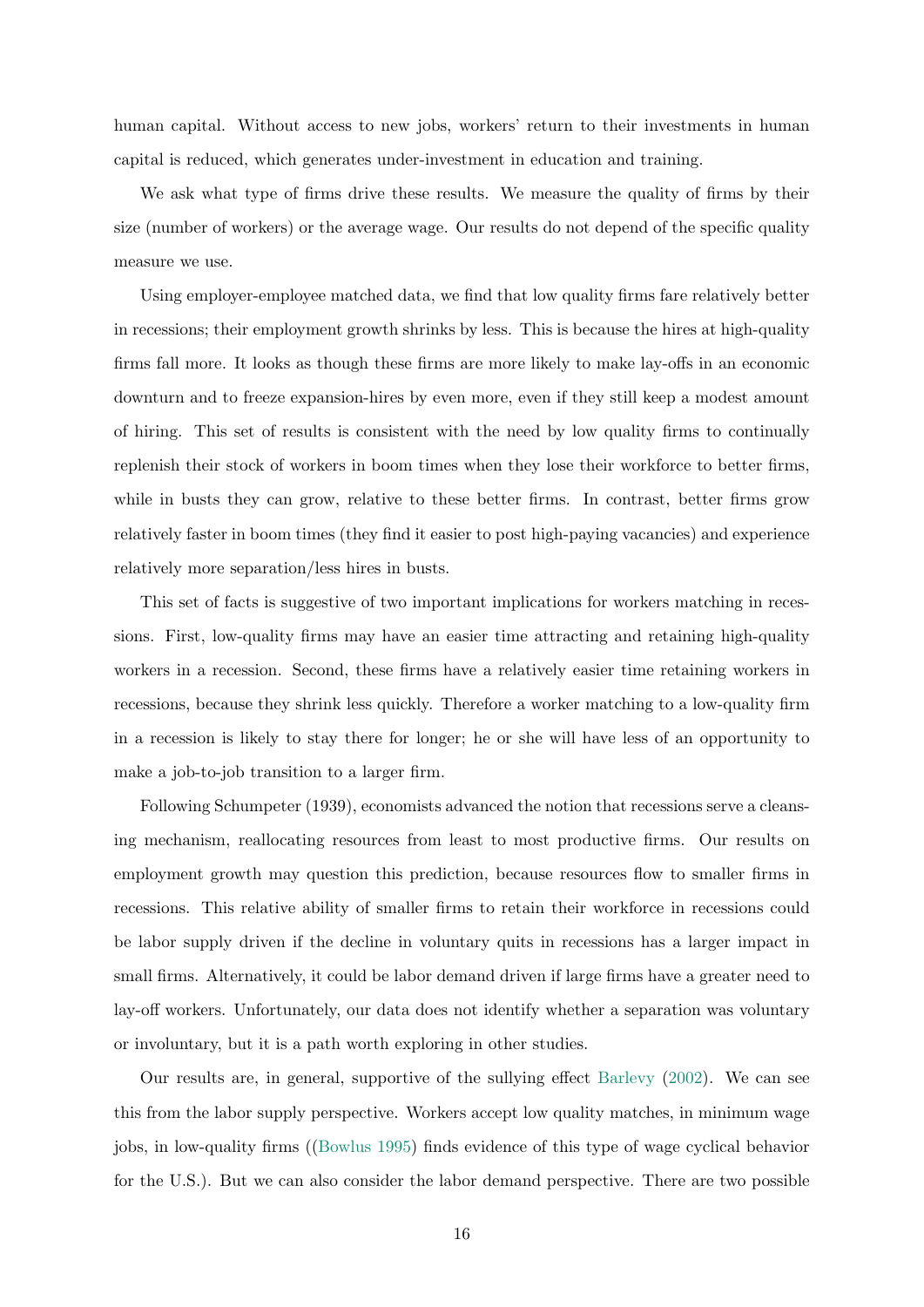channels for the sullying effect. The hiring and churning levels are low; and separations are also low. This implies that the net quality of matches may not increase in recessions.

Workers reduce the wage cut-off for voluntary quits and accept lower wages. Theoretical and empirical models of job matching are consistent with this behavior of the labor market, as [Jovanovic](#page-17-12) [\(1979\)](#page-17-12), [Beaudry and DiNardo](#page-16-0) [\(1991\)](#page-16-0) and [Arozamena and Centeno](#page-16-1) [\(2006\)](#page-16-1).

A few extensions should be pursued in the future. First, adding an extra dimension of firm quality using direct measures of worker productivity and/or total factor productivity. Secondly, we can consider exploring the 2004 employment protection reform to study the impact on business cycle sensitivity of worker flows. Finally, and probably most relevant for this study, we will consider a proxy for the distinction between voluntary quits and lay-offs. This information is not available in administrative datasets, but we will explore the job-to-job transitions as a proxy to a voluntary quit. This may shed some light into the non-cyclical behavior of separations, and on the adequacy of a on-the-job search model to explain the cyclical behavior of labor market flows.

# References

- <span id="page-16-3"></span>Akerlof, G. A. and Yellen, J. L. (1985), 'A near-rational model of the business cycle, with wage and price inertia', The Quarterly Journal of Economics 100(Supplement), 823–838.
- <span id="page-16-2"></span>Akerlof, G., Rose, A. and Yellen, J. (1988), 'Job switching and job satisfaction in the U.S. labor market', Brooking Papers on Economic Activity pp. 495–582.
- <span id="page-16-4"></span>Anderson, P. and Meyer, B. (1994), 'The extent and consequences of job turnover', *Brookings* Papers on Economic Activity. Microeconomics pp. 177–236.
- <span id="page-16-1"></span>Arozamena, L. and Centeno, M. (2006), 'Tenure, business cycle and the wage-setting process', European Economic Review  $50(2)$ , 401–424.
- <span id="page-16-5"></span>Barlevy, G. (2002), 'The sullying effect of recessions', The Review of Economic Studies 69(1), 65–96.
- <span id="page-16-0"></span>Beaudry, P. and DiNardo, J. (1991), 'The effect of implicit contracts on the movement of wages over the business cycle: Evidence from micro data', The Journal of Political Economy 99(4), 665–688.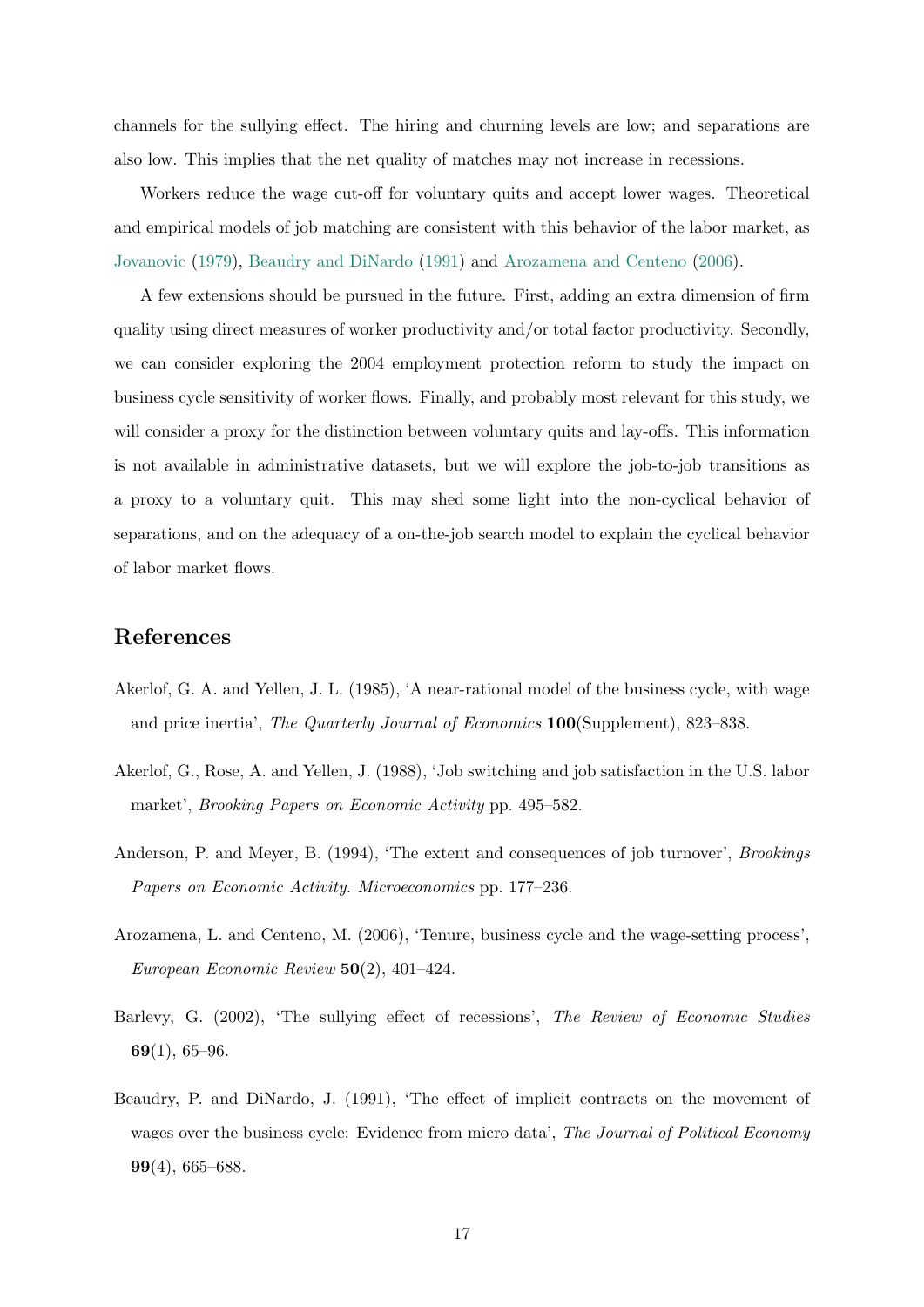- <span id="page-17-11"></span>Bowlus, A. (1995), 'Matching workers and jobs: Cyclical fluctuations in match quality', Journal of Labor Economics 13, 335–350.
- <span id="page-17-10"></span>Burgess, S., Lane, J. and Stevens, D. (2000), 'Job flows, worker flows, and churning', Journal of Labor Economics  $18(3)$ , 473-502.
- <span id="page-17-8"></span>Centeno, M. and Novo, A. (2012a), 'Excess worker turnover and fixed-term contracts: Causal evidence in a two-tier system', Labour Economics 19, 320–328.
- <span id="page-17-6"></span>Centeno, M. and Novo, Á. A.  $(2012b)$ , 'Excess worker turnover and fixed-term contracts: Causal evidence in a two-tier system', Labour Economics forthcoming.
- <span id="page-17-3"></span>Davis, S., Haltiwanger, J. and Schuh, S. (1996), *Job Creation and Destruction*, MIT Press.
- <span id="page-17-4"></span>Dickens, W. T., Goette, L., Groshen, E. L., Holden, S., Messina, J., Schweitzer, M. E., Turunen, J. and Ward, M. E. (2007), 'How wages change: micro evidence from the international wage flexibility project', The Journal of Economic Perspectives pp. 195–214.
- <span id="page-17-5"></span>Doeringer, P., Piore, M. et al. (1971), *Internal labor markets and manpower analysis*, Heath Lexington Books.
- <span id="page-17-1"></span>Hairault, J.-O., Le Barbanchon, T. and Sopraseuth, T. (2012), The cyclicality of the separation and job finding rates in france, Discussion Paper 6906, IZA.
- <span id="page-17-7"></span>Hall, R. (1982), 'The importance of lifetime jobs in the US economy', American Economic Review 72(4), 716–724.
- <span id="page-17-9"></span>Hall, R. E. (2005), 'Employment fluctuations with equilibrium wage stickiness', The American Economic Review  $95(1)$ , 50–65.
- <span id="page-17-0"></span>Harris, M. and Holmstrom, B. (1982), 'A theory of wage dynamics', The Review of Economic Studies 49(3), 315–333.
- <span id="page-17-12"></span>Jovanovic, B. (1979), 'Job matching and the theory of turnover', The Journal of Political Economy 87(5), 972.
- <span id="page-17-2"></span>Kahn, L. B. and McEntarfer, E. (2013), Worker flows over the business cycle: the role of firm quality, Mimeo, Yale School of Management.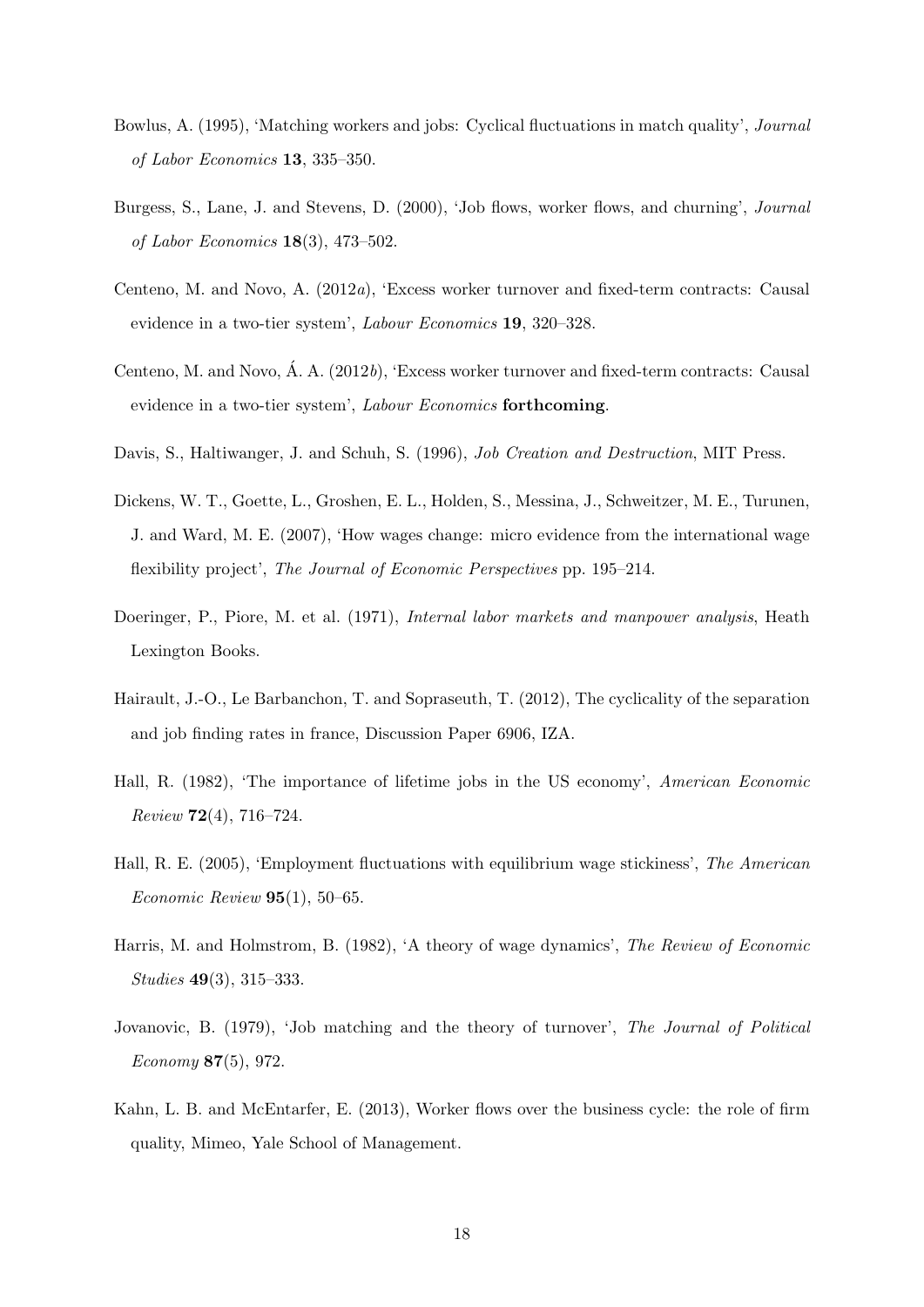- <span id="page-18-1"></span>Lazear, E. P. and Spletzer, J. R. (2012), Hiring, churn and the business cycle, Working paper 17910, NBER.
- <span id="page-18-0"></span>Oi, W. (1962), 'Labor as a quasi-fixed factor', *Journal of Political Economy* 70(6), 538–555.
- <span id="page-18-2"></span>Pissarides, C. (2009), 'The unemployment volatility puzzle: Is wage stickiness the answer? forthcoming in econometrica', 77(5), 1339–1369.
- <span id="page-18-4"></span>Shimer, R. (2005), 'The cyclical behavior of equilibrium unemployment and vacancies', American Economic Review  $95(1)$ , 25-49.

<span id="page-18-3"></span>Shimer, R. (2007), Reassessing the ins and outs of unemployment, Working paper 13421, NBER.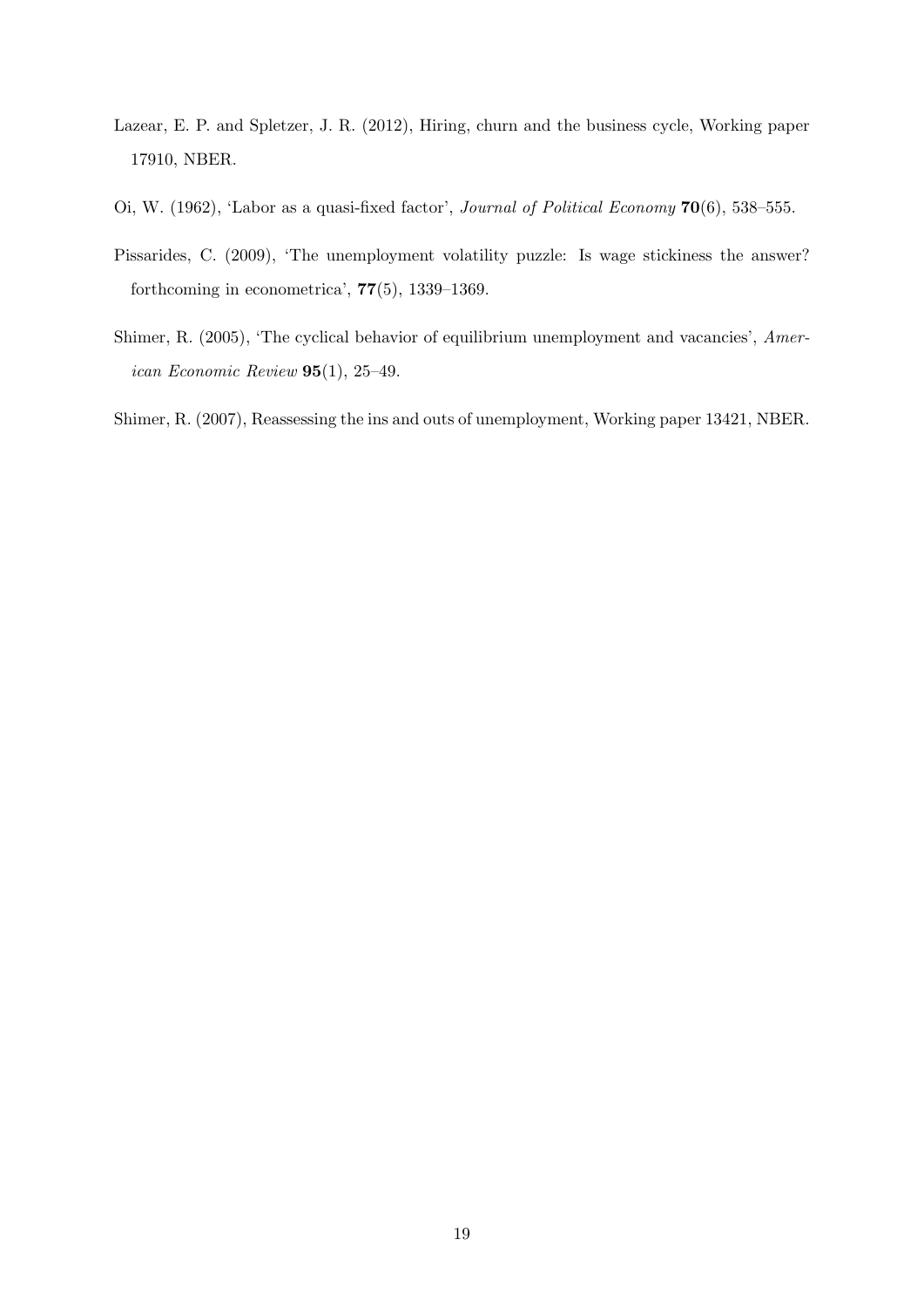Tables and Figures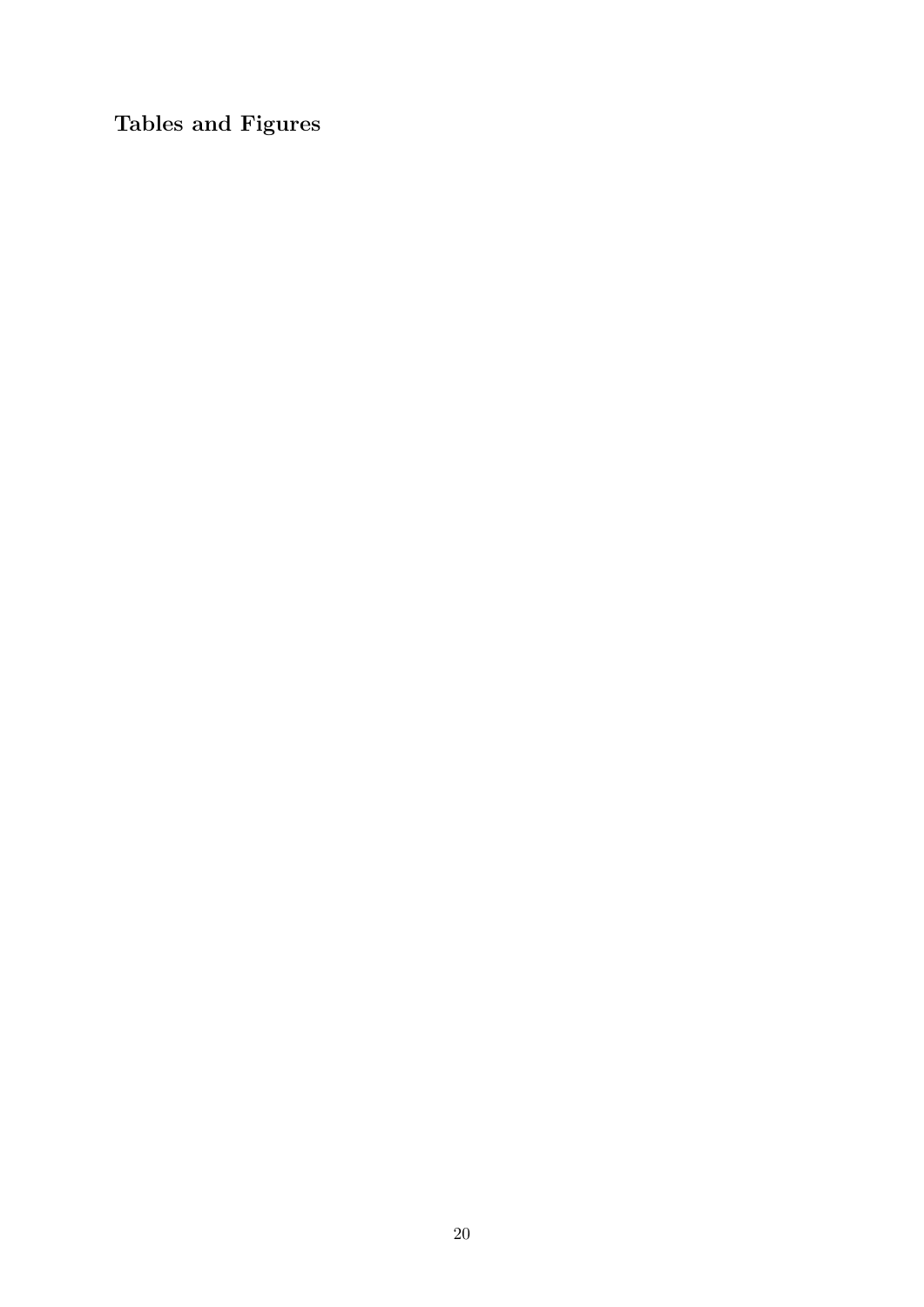| Indicator                      | Lowest  | 2 <sub>nd</sub> | 3rd    | 4th    | Highest |
|--------------------------------|---------|-----------------|--------|--------|---------|
|                                |         |                 |        |        |         |
| Growth rate                    | 0.0271  | 0.0151          | 0.0098 | 0.0067 | 0.0040  |
| Hiring rate                    | 0.0845  | 0.08614         | 0.0855 | 0.0843 | 0.0908  |
| Separation rate                | 0.0578  | 0.0710          | 0.0757 | 0.0776 | 0.0869  |
| Rigidity Monthly Wage          | 0.5839  | 0.5444          | 0.5137 | 0.4539 | 0.2399  |
| Rigidity Annual Wage           | 0.1863  | 0.1723          | 0.1575 | 0.1315 | 0.0570  |
| Minimum Wage Share             | 0.0874  | 0.0749          | 0.0718 | 0.0567 | 0.0271  |
| Share of Negative Wage Changes | 0.3140  | 0.3179          | 0.3150 | 0.3103 | 0.2966  |
|                                |         |                 |        |        |         |
| Churning distribution          |         |                 |        |        |         |
| Lowest                         | 0.0130  | 0.0143          | 0.0153 | 0.0160 | 0.0143  |
| 2nd quintile                   | 0.0.321 | 0.0323          | 0.0324 | 0.0326 | 0.0322  |
| 3rd quintile                   | 0.0531  | 0.0529          | 0.0533 | 0.0531 | 0.0527  |
| 4th quintile                   | 0.0911  | 0.0906          | 0.0914 | 0.0903 | 0.0930  |
| Highest                        | 0.2195  | 0.2360          | 0.2456 | 0.2537 | 0.2922  |

<span id="page-20-0"></span>Table 1: Flows and wage rigidity indicators, employment weighted means by firm type

Notes: Social Security data, 2000-2012. Weighted by average employment over the sample period. Quintile cutpoints are computed within one-digit industry.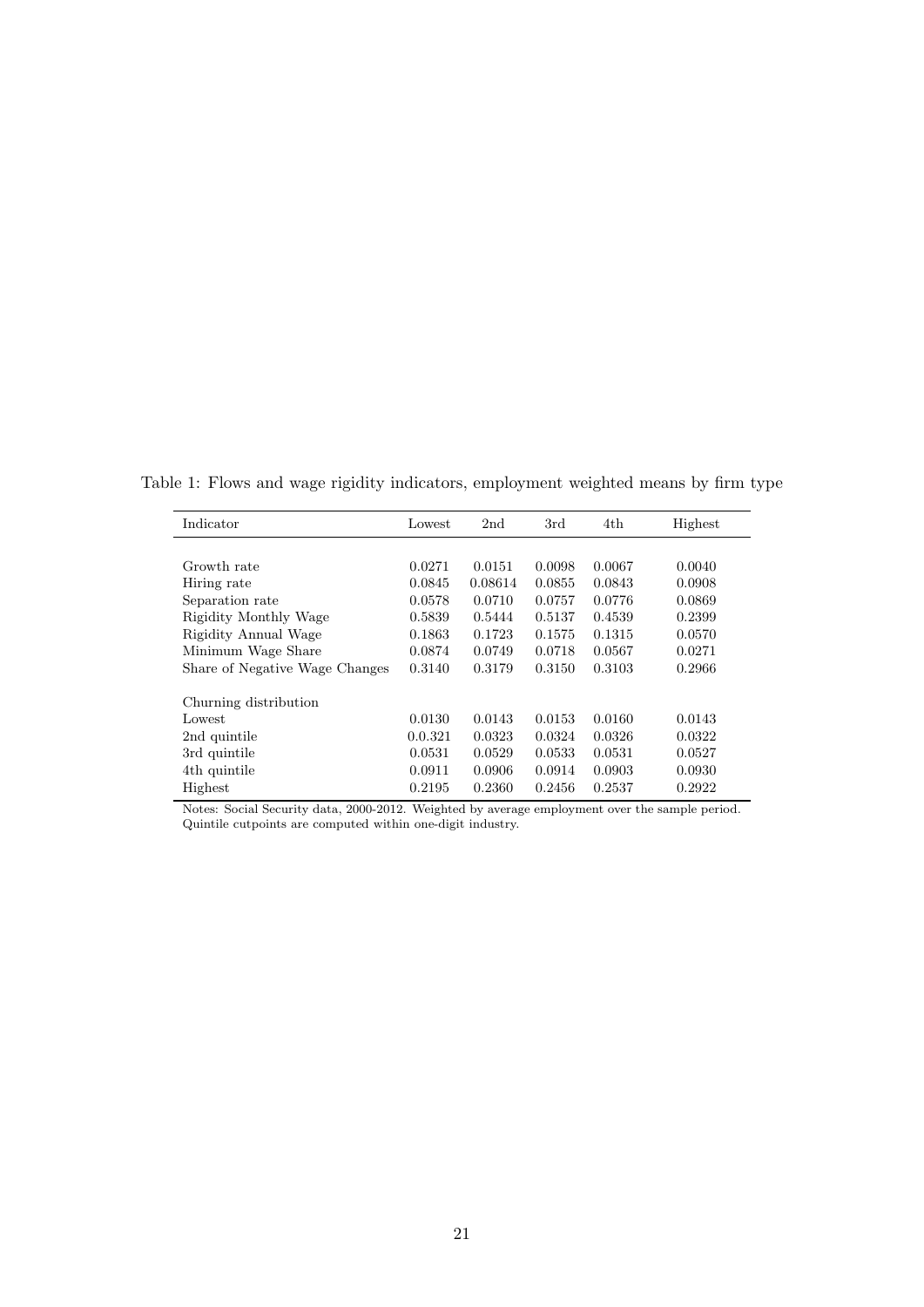<span id="page-21-0"></span>

|                                      |           |           | Total economy   |            |
|--------------------------------------|-----------|-----------|-----------------|------------|
|                                      | 2007      | 2012      | $\Delta(12-07)$ | $%$ change |
| Employment                           | 2,427,401 | 2,093,135 | $-334,266$      | $-13.8\%$  |
| Hires                                | 244,174   | 142,178   | $-101,996$      | $-41.8\%$  |
| Number of firms with hires           | 65,118    | 40,546    | $-24,572$       | $-37.7%$   |
| Average hires per firm               | 3.7       | 3.5       |                 |            |
| Separations                          | 213,100   | 196,114   | $-16,986$       | $-8.0\%$   |
| Number of firms with separations     | 63,477    | 57,363    | $-6,114$        | $-9.6\%$   |
| Average separations per firm         | 3.4       | 3.4       |                 |            |
| Job creation                         | 129,294   | 70,605    | $-58,689$       | $-45.4\%$  |
| Number of firms with job creation    | 46,581    | 27,111    | $-19,470$       | $-41.8\%$  |
| Average job creation per firm        | 2.8       | 2.6       |                 |            |
| Job destruction                      | 98,220    | 124,541   | 26,322          | 26.8%      |
| Number of firms with job destruction | 41,687    | 44,770    | 3,084           | 7.4%       |
| Average job destruction per firm     | 2.4       | 2.8       |                 |            |
| Churning                             | 229,761   | 143,146   | $-86,615$       | $-37.7\%$  |
| Number of firms with churn           | 29,163    | 18,638    | $-10,525$       | $-36.1\%$  |
| Workers churned per firm             | 7.9       | 7.7       |                 |            |
| Churning in expanding firms          | 128,019   | $-58.2%$  |                 |            |
| Expanding firms with churn           | 10,626    | 5,203     | $-5,423$        | $-51.0\%$  |
| Workers churned in expanding firm    | 12.0      | 10.3      |                 |            |
| Churning in contracting firms        | 69,665    | 68,896    | $-769$          | $-1.1\%$   |
| Contracting firms with churn         | 7,373     | 6,046     | $-1,327$        | $-18.0\%$  |
| Workers churned in contracting firm  | 9.4       | 11.4      |                 |            |
| Churning in stable firms             | 32,077    | 20,737    | $-11,340$       | $-35.4%$   |
| Stable firms with churn              | 11,164    | 7,389     | $-3,775$        | $-33.8%$   |
| Workers churned in stable firm       | 2.9       | 2.8       |                 |            |

Table 2: Labor market flows in 2007 and 2012

Notes: Social Security wage records cover all salaried relations with remunerations subject to contributions to the public social security system; the data excludes firms with private pension funds and public employees covered by specific civil servant systems. Furthermore, for comparability reasons and relevance, our analysis excludes firms in the primary, financial, public administration, education, and health sectors.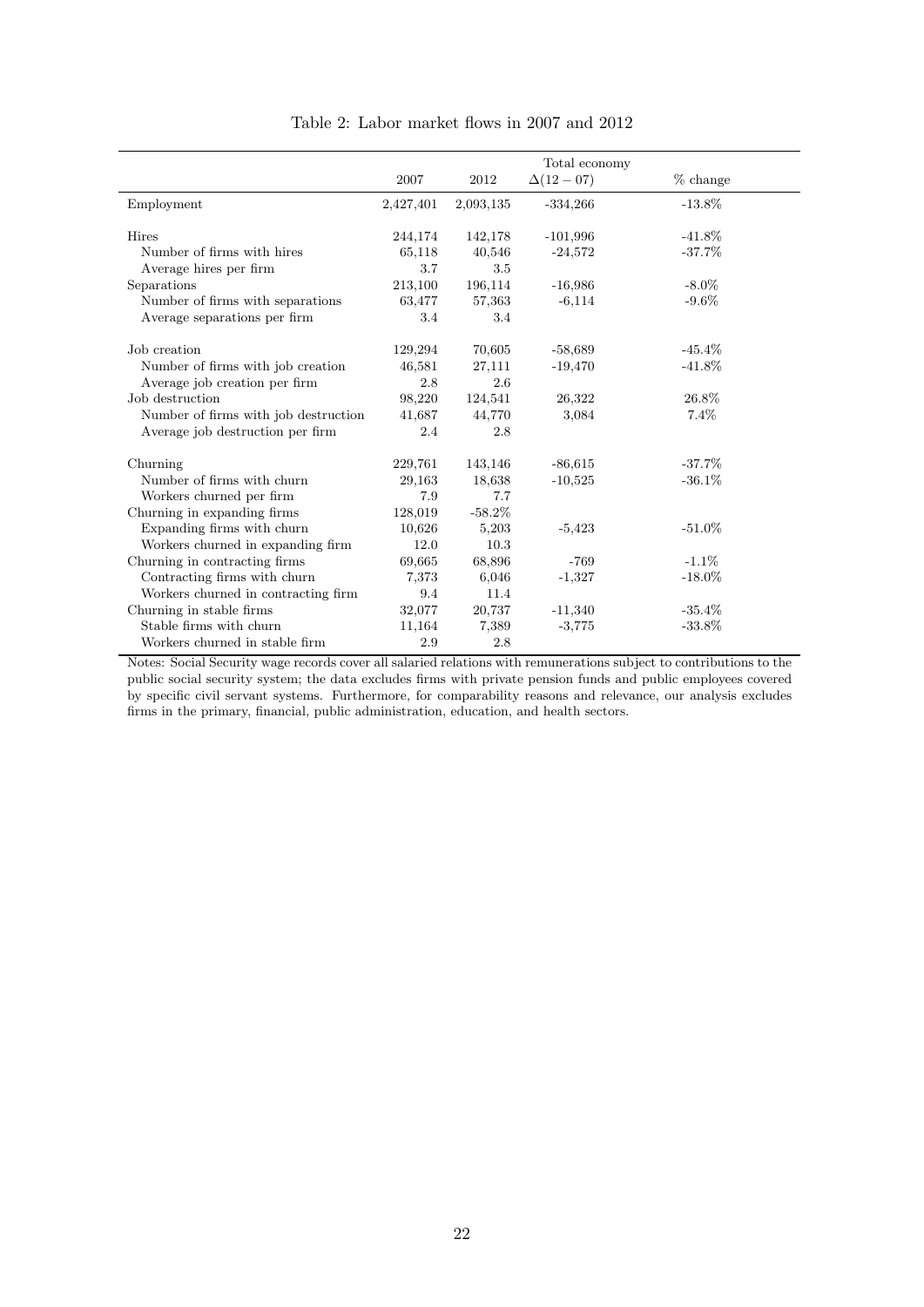<span id="page-22-0"></span>

| Lags               | $H_t$<br>$\left( 1\right)$ | $S_t$<br>(2) | $JC_t$<br>$\left( 3\right)$ | $JD_t$<br>$\left(4\right)$ | Dependent variable<br>(5) | $\left( 6\right)$ | $GDP_t$<br>(7) | (8)      |
|--------------------|----------------------------|--------------|-----------------------------|----------------------------|---------------------------|-------------------|----------------|----------|
|                    |                            |              |                             |                            |                           |                   |                |          |
| GDP                |                            | 1            | 1                           | 1                          |                           |                   |                |          |
| Н                  |                            |              |                             |                            | 2                         |                   |                |          |
| S                  |                            | 4            |                             |                            |                           | $\bf{2}$          |                |          |
| JC                 |                            |              |                             |                            |                           |                   | 4              |          |
| JD                 |                            |              |                             | $\overline{2}$             |                           |                   |                | $\bf{2}$ |
| Number of quarters | 50                         | 47           | 50                          | 49                         | 49                        | 49                | 47             | 49       |
| Adjusted- $R^2$    | 0.94                       | 0.87         | 0.94                        | 0.76                       | 0.08                      | $-0.04$           | 0.12           | 0.09     |
| Granger-causality  | 6.16                       | 1.79         | 6.74                        | 0.16                       | 3.16                      | 0.23              | 2.74           | 3.63     |
| $F-test p-value$   | (0.017)                    | (0.188)      | (0.013)                     | (0.696)                    | (0.052)                   | (0.797)           | (0.041)        | (0.035)  |

Table 3: Chickens or eggs: Granger-causality of labor market flows and GDP

Notes: Selected regressions based on the Schwarz Information Criterium. Quarterly seasonally adjusted data, covering 2000:Q2 to 2012:Q4.  $GDP_t$  is the quarter-on-quarter GDP growth rate;  $H_t$  and  $S_t$  are the hires and separations rates; and  $JC_t$  and  $JD_t$  are the job creation and job destruction rates.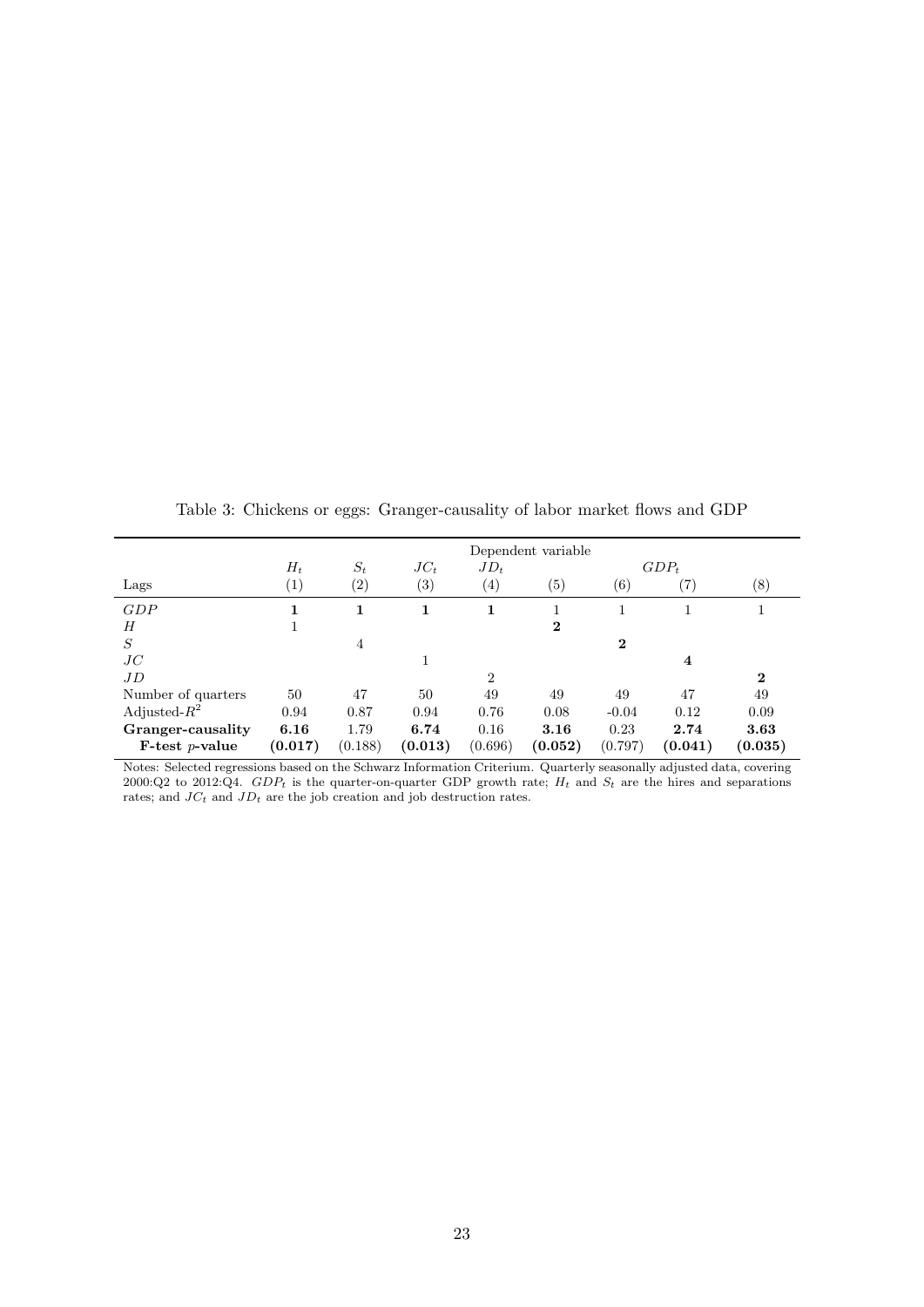|                                                                                                         |          | Hire rate | Separation rate                   |                                                                                                                                                                                                                                                                                                     | Churning rate                                                            |                                                                                                              |                                                                                                        | Employment change                                                                                                                                                                                                                | Log of hires                                                                                                                   |                                                                           | Log of separations                                                                                                                                                                                                                                                                                  |                                                                                                                                   | Log of churning                                                                                                          |                                                                                                                                                                                                                                                                                                     |
|---------------------------------------------------------------------------------------------------------|----------|-----------|-----------------------------------|-----------------------------------------------------------------------------------------------------------------------------------------------------------------------------------------------------------------------------------------------------------------------------------------------------|--------------------------------------------------------------------------|--------------------------------------------------------------------------------------------------------------|--------------------------------------------------------------------------------------------------------|----------------------------------------------------------------------------------------------------------------------------------------------------------------------------------------------------------------------------------|--------------------------------------------------------------------------------------------------------------------------------|---------------------------------------------------------------------------|-----------------------------------------------------------------------------------------------------------------------------------------------------------------------------------------------------------------------------------------------------------------------------------------------------|-----------------------------------------------------------------------------------------------------------------------------------|--------------------------------------------------------------------------------------------------------------------------|-----------------------------------------------------------------------------------------------------------------------------------------------------------------------------------------------------------------------------------------------------------------------------------------------------|
|                                                                                                         | Coef.    | d         | Coef.                             | $\sigma$                                                                                                                                                                                                                                                                                            | Coef.                                                                    | p                                                                                                            | Coef.                                                                                                  | đ                                                                                                                                                                                                                                | Coef.                                                                                                                          | $\boldsymbol{q}$                                                          | Coef.                                                                                                                                                                                                                                                                                               | $\sigma$                                                                                                                          | Coef.                                                                                                                    | $\sigma$                                                                                                                                                                                                                                                                                            |
| GDP growth                                                                                              | 0.004    | 0.522     | 05                                |                                                                                                                                                                                                                                                                                                     | 0.005                                                                    |                                                                                                              |                                                                                                        | 0.000                                                                                                                                                                                                                            |                                                                                                                                | 0.000                                                                     |                                                                                                                                                                                                                                                                                                     |                                                                                                                                   |                                                                                                                          | 0.001                                                                                                                                                                                                                                                                                               |
| Log Size                                                                                                | 0.031    | 0.003     | $-0.098$                          |                                                                                                                                                                                                                                                                                                     |                                                                          |                                                                                                              |                                                                                                        |                                                                                                                                                                                                                                  |                                                                                                                                |                                                                           |                                                                                                                                                                                                                                                                                                     |                                                                                                                                   |                                                                                                                          |                                                                                                                                                                                                                                                                                                     |
| $\mbox{Log Size}^2$                                                                                     | $-0.002$ | 0.100     | $0.006$<br>$-0.002$               |                                                                                                                                                                                                                                                                                                     |                                                                          |                                                                                                              |                                                                                                        |                                                                                                                                                                                                                                  |                                                                                                                                |                                                                           |                                                                                                                                                                                                                                                                                                     |                                                                                                                                   |                                                                                                                          |                                                                                                                                                                                                                                                                                                     |
| $\text{Log Size} \times \text{GDP growth}$                                                              | $-0.002$ | 0.432     |                                   |                                                                                                                                                                                                                                                                                                     |                                                                          |                                                                                                              |                                                                                                        |                                                                                                                                                                                                                                  |                                                                                                                                |                                                                           |                                                                                                                                                                                                                                                                                                     |                                                                                                                                   |                                                                                                                          |                                                                                                                                                                                                                                                                                                     |
| Log Size <sup>2</sup> $\times$ GDP growth                                                               | 0.000    | 0.224     | 0.000                             |                                                                                                                                                                                                                                                                                                     |                                                                          |                                                                                                              |                                                                                                        |                                                                                                                                                                                                                                  |                                                                                                                                |                                                                           |                                                                                                                                                                                                                                                                                                     |                                                                                                                                   |                                                                                                                          |                                                                                                                                                                                                                                                                                                     |
| Log Firm Age                                                                                            | $-0.855$ | 0.000     | $-0.068$<br>0.020                 | 0.258<br>0.000<br>0.000 167<br>0.258<br>0.035<br>0.808                                                                                                                                                                                                                                              | $\begin{array}{c} 0.055\ 0.003\ 0.002\ 0.000\ 0.000\ 0.014 \end{array}$  | 0.218<br>0.000 0.000 0.000 0.000 0.000<br>0.708 0.010 0.194<br>0.214 0.000 0.463                             | $0.292$<br>$1.680$<br>$1.120$<br>$0.112$<br>$0.008$<br>$0.011$<br>$0.011$<br>$0.047$                   | $0.000$<br>$0.000$<br>$0.000$<br>$0.003$<br>$0.000$<br>$0.485$<br>$0.85$<br>$0.3113$                                                                                                                                             | $\begin{array}{c} 0.284 \\ 0.951 \\ 0.024 \\ 0.100 \\ 0.100 \\ 0.78 \\ 0.339 \\ 0.539 \\ 0.61 \\ 0.03 \\ 0.051 \\ \end{array}$ | $0.000$<br>$0.000$<br>$0.000$<br>$0.001$<br>$0.000$<br>$0.000$<br>$0.005$ | $\begin{array}{l} 030 \\ 0.0362 \\ 0.156 \\ 0.002 \\ 0.000 \\ 0.000 \\ 0.0065 \\ 0.282 \\ 0.022 \\ 0.000 \\ 0.000 \\ 0.000 \\ 0.000 \\ 0.000 \\ 0.000 \\ 0.000 \\ 0.000 \\ 0.000 \\ 0.000 \\ 0.000 \\ 0.000 \\ 0.000 \\ 0.000 \\ 0.000 \\ 0.000 \\ 0.000 \\ 0.000 \\ 0.000 \\ 0.000 \\ 0.000 \\ 0.$ | $\begin{array}{r} 0.413 \\ 0.000 \\ 0.000 \\ 0.895 \\ 0.361 \\ 0.000 \\ 0.000 \\ 0.000 \\ 0.234 \\ 0.210 \\ 0.234 \\ \end{array}$ | $\begin{array}{l} 0.214 \\ 0.111 \\ 0.092 \\ 0.072 \\ 0.005 \\ 0.003 \\ 0.003 \\ 0.004 \\ 0.078 \\ 0.041 \\ \end{array}$ |                                                                                                                                                                                                                                                                                                     |
| Log Firm $Age^2$                                                                                        | 0.252    | 0.000     |                                   |                                                                                                                                                                                                                                                                                                     |                                                                          |                                                                                                              |                                                                                                        |                                                                                                                                                                                                                                  |                                                                                                                                |                                                                           |                                                                                                                                                                                                                                                                                                     |                                                                                                                                   |                                                                                                                          |                                                                                                                                                                                                                                                                                                     |
| Log Firm Average Wage                                                                                   | $-0.100$ | 0.003     | 0.034                             |                                                                                                                                                                                                                                                                                                     | $0.024$<br>$0.001$                                                       |                                                                                                              |                                                                                                        |                                                                                                                                                                                                                                  |                                                                                                                                |                                                                           |                                                                                                                                                                                                                                                                                                     |                                                                                                                                   |                                                                                                                          |                                                                                                                                                                                                                                                                                                     |
| Log Firm Average Wage <sup>2</sup>                                                                      | 0.006    | 0.016     | 0.000                             |                                                                                                                                                                                                                                                                                                     |                                                                          |                                                                                                              |                                                                                                        |                                                                                                                                                                                                                                  |                                                                                                                                |                                                                           |                                                                                                                                                                                                                                                                                                     |                                                                                                                                   |                                                                                                                          | $\begin{array}{r} 0.001 \\ 0.000 \\ 0.001 \\ 0.003 \\ 0.002 \\ 0.000 \\ 0.000 \\ 0.000 \\ 0.002 \\ 0.003 \\ 0.003 \\ 0.000 \\ 0.002 \\ 0.003 \\ 0.003 \\ 0.004 \\ 0.004 \\ 0.000 \\ 0.000 \\ 0.000 \\ 0.000 \\ 0.000 \\ 0.000 \\ 0.000 \\ 0.000 \\ 0.000 \\ 0.000 \\ 0.000 \\ 0.000 \\ 0.000 \\ 0.$ |
|                                                                                                         |          |           |                                   |                                                                                                                                                                                                                                                                                                     |                                                                          |                                                                                                              |                                                                                                        |                                                                                                                                                                                                                                  |                                                                                                                                |                                                                           |                                                                                                                                                                                                                                                                                                     |                                                                                                                                   |                                                                                                                          |                                                                                                                                                                                                                                                                                                     |
| Unemployment Rate                                                                                       | $-0.003$ | 0.060     | $-0.003$                          |                                                                                                                                                                                                                                                                                                     |                                                                          |                                                                                                              |                                                                                                        |                                                                                                                                                                                                                                  |                                                                                                                                |                                                                           |                                                                                                                                                                                                                                                                                                     |                                                                                                                                   |                                                                                                                          |                                                                                                                                                                                                                                                                                                     |
| Log Size                                                                                                | 0.024    | 0.065     |                                   |                                                                                                                                                                                                                                                                                                     |                                                                          |                                                                                                              |                                                                                                        |                                                                                                                                                                                                                                  |                                                                                                                                |                                                                           |                                                                                                                                                                                                                                                                                                     |                                                                                                                                   |                                                                                                                          |                                                                                                                                                                                                                                                                                                     |
| $\mbox{Log}\ \mbox{Size}^2$                                                                             | 0.001    | 0.301     | $-0.108$<br>0.001                 |                                                                                                                                                                                                                                                                                                     |                                                                          |                                                                                                              |                                                                                                        |                                                                                                                                                                                                                                  |                                                                                                                                |                                                                           |                                                                                                                                                                                                                                                                                                     |                                                                                                                                   |                                                                                                                          |                                                                                                                                                                                                                                                                                                     |
| Log Size $\times$ U Rate                                                                                | 0.000    | 0.114     | $0.000$<br>0.000                  |                                                                                                                                                                                                                                                                                                     | $\begin{array}{c} 0.002 \\ 0.064 \\ 0.001 \\ 0.000 \\ 0.000 \end{array}$ |                                                                                                              |                                                                                                        |                                                                                                                                                                                                                                  |                                                                                                                                |                                                                           |                                                                                                                                                                                                                                                                                                     |                                                                                                                                   |                                                                                                                          |                                                                                                                                                                                                                                                                                                     |
| $\ensuremath{\text{\rm Log}}\xspace\ensuremath{\text{\rm Size}}\xspace^2$ $\times$ U Rate               | 0.000    | 0.114     |                                   |                                                                                                                                                                                                                                                                                                     |                                                                          |                                                                                                              |                                                                                                        |                                                                                                                                                                                                                                  |                                                                                                                                |                                                                           |                                                                                                                                                                                                                                                                                                     |                                                                                                                                   |                                                                                                                          |                                                                                                                                                                                                                                                                                                     |
| Log Firm Age                                                                                            | $-0.853$ | 0.000     | $-0.068$                          | $\begin{array}{l} 0.172 \\ 0.000 \\ 0.233 \\ 0.380 \\ 0.380 \\ 0.006 \\ 0.036 \\ 0.035 \\ 0.035 \\ 0.035 \\ 0.035 \\ 0.037 \\ 0.039 \\ 0.039 \\ 0.039 \\ 0.039 \\ 0.039 \\ 0.039 \\ 0.039 \\ 0.039 \\ 0.039 \\ 0.039 \\ 0.039 \\ 0.039 \\ 0.039 \\ 0.039 \\ 0.039 \\ 0.039 \\ 0.039 \\ 0.039 \\ 0.$ | $\begin{array}{c} 0.089 \\ 0.013 \\ 0.011 \end{array}$                   | $\begin{array}{r} 1.162 \\ 0.000 \\ 0.039 \\ 0.207 \\ 0.207 \\ 0.211 \\ 0.211 \\ 0.321 \\ 0.566 \end{array}$ | $\begin{array}{c} 0.160 \\ 2.173 \\ 0.064 \\ 0.005 \\ 0.003 \\ 0.321 \\ 0.006 \\ 0.006 \\ \end{array}$ | $0.000$<br>0.000 0.000 0.000 0.000 0.000 0.000 0.000 0.000 0.000 0.000 0.000 0.000 0.000 0.000 0.000 0.000 0.000 0.000 0.000 0.000 0.000 0.000 0.000 0.000 0.000 0.000 0.000 0.000 0.000 0.000 0.000 0.000 0.000 0.000 0.000 0.0 | $\begin{array}{l} 0.166 \\ 1.410 \\ 0.063 \\ 0.0004 \\ 0.0101 \\ 0.231 \\ 0.074 \\ \end{array}$                                | $0.000$<br>$0.000$<br>$0.000$<br>$0.000$<br>$0.000$<br>$0.000$<br>$0.000$ | $\begin{array}{l} 0.035\\0.792\\0.008\\0.0000\\0.0000\\0.138\\0.178\\0.020\\0.0178\\0.029 \end{array}$                                                                                                                                                                                              | 0.019<br>0.000<br>0.576<br>0.000<br>0.01410<br>0.072                                                                              | $\begin{array}{l} 0.126 \\ 0.437 \\ 0.047 \\ 0.003 \\ 0.003 \\ 0.003 \\ 0.113 \\ 0.255 \end{array}$                      | $0.000$<br>$0.000$<br>$0.000$<br>$0.000$<br>$0.000$<br>$0.000$<br>$0.000$<br>$0.138$<br>$0.1344$                                                                                                                                                                                                    |
| $\rm Log$ Firm $\rm Age^2$                                                                              | 0.251    | 0.000     | <sub>38</sub><br>$\sum_{i=1}^{n}$ |                                                                                                                                                                                                                                                                                                     |                                                                          |                                                                                                              |                                                                                                        |                                                                                                                                                                                                                                  |                                                                                                                                |                                                                           |                                                                                                                                                                                                                                                                                                     |                                                                                                                                   |                                                                                                                          |                                                                                                                                                                                                                                                                                                     |
| Log Firm Average Wage                                                                                   | $-0.111$ | 0.001     |                                   |                                                                                                                                                                                                                                                                                                     |                                                                          |                                                                                                              |                                                                                                        |                                                                                                                                                                                                                                  |                                                                                                                                |                                                                           |                                                                                                                                                                                                                                                                                                     |                                                                                                                                   |                                                                                                                          |                                                                                                                                                                                                                                                                                                     |
| Log Firm Average Wage <sup>2</sup>                                                                      | 0.006    | 0.007     | 0.000                             | 1.945                                                                                                                                                                                                                                                                                               | 0.000                                                                    | 0.938                                                                                                        | 0.020                                                                                                  |                                                                                                                                                                                                                                  | 0.018                                                                                                                          | 0.296                                                                     |                                                                                                                                                                                                                                                                                                     |                                                                                                                                   | 0.012                                                                                                                    |                                                                                                                                                                                                                                                                                                     |
|                                                                                                         |          |           |                                   |                                                                                                                                                                                                                                                                                                     |                                                                          |                                                                                                              |                                                                                                        |                                                                                                                                                                                                                                  |                                                                                                                                |                                                                           |                                                                                                                                                                                                                                                                                                     |                                                                                                                                   |                                                                                                                          |                                                                                                                                                                                                                                                                                                     |
| Number of observations                                                                                  |          | 364393    | 364393                            |                                                                                                                                                                                                                                                                                                     | 364393                                                                   |                                                                                                              |                                                                                                        | 233872<br>9844                                                                                                                                                                                                                   | 268771                                                                                                                         |                                                                           | 295195                                                                                                                                                                                                                                                                                              |                                                                                                                                   | 233872                                                                                                                   |                                                                                                                                                                                                                                                                                                     |
| Number of firms                                                                                         |          | 9962      | 9962                              |                                                                                                                                                                                                                                                                                                     | 9962                                                                     |                                                                                                              |                                                                                                        |                                                                                                                                                                                                                                  | 9962                                                                                                                           |                                                                           | 7966                                                                                                                                                                                                                                                                                                |                                                                                                                                   | 9844                                                                                                                     |                                                                                                                                                                                                                                                                                                     |
| Notes: Regressions weighted by average employment                                                       |          |           |                                   |                                                                                                                                                                                                                                                                                                     |                                                                          |                                                                                                              |                                                                                                        | over the sample period. Regressions control for main effects of                                                                                                                                                                  |                                                                                                                                |                                                                           |                                                                                                                                                                                                                                                                                                     |                                                                                                                                   |                                                                                                                          |                                                                                                                                                                                                                                                                                                     |
| firm quality, a constant, industry fixed-effects, quarter<br>are clustered by period (quarter and year) |          |           |                                   |                                                                                                                                                                                                                                                                                                     |                                                                          |                                                                                                              |                                                                                                        | and year fixed-effects and firm fixed-effects. Standard errors                                                                                                                                                                   |                                                                                                                                |                                                                           |                                                                                                                                                                                                                                                                                                     |                                                                                                                                   |                                                                                                                          |                                                                                                                                                                                                                                                                                                     |
|                                                                                                         |          |           |                                   |                                                                                                                                                                                                                                                                                                     |                                                                          |                                                                                                              |                                                                                                        |                                                                                                                                                                                                                                  |                                                                                                                                |                                                                           |                                                                                                                                                                                                                                                                                                     |                                                                                                                                   |                                                                                                                          |                                                                                                                                                                                                                                                                                                     |

<span id="page-23-0"></span>Table 4: Firm flows by firm size and economic conditions Table 4: Firm flows by firm size and economic conditions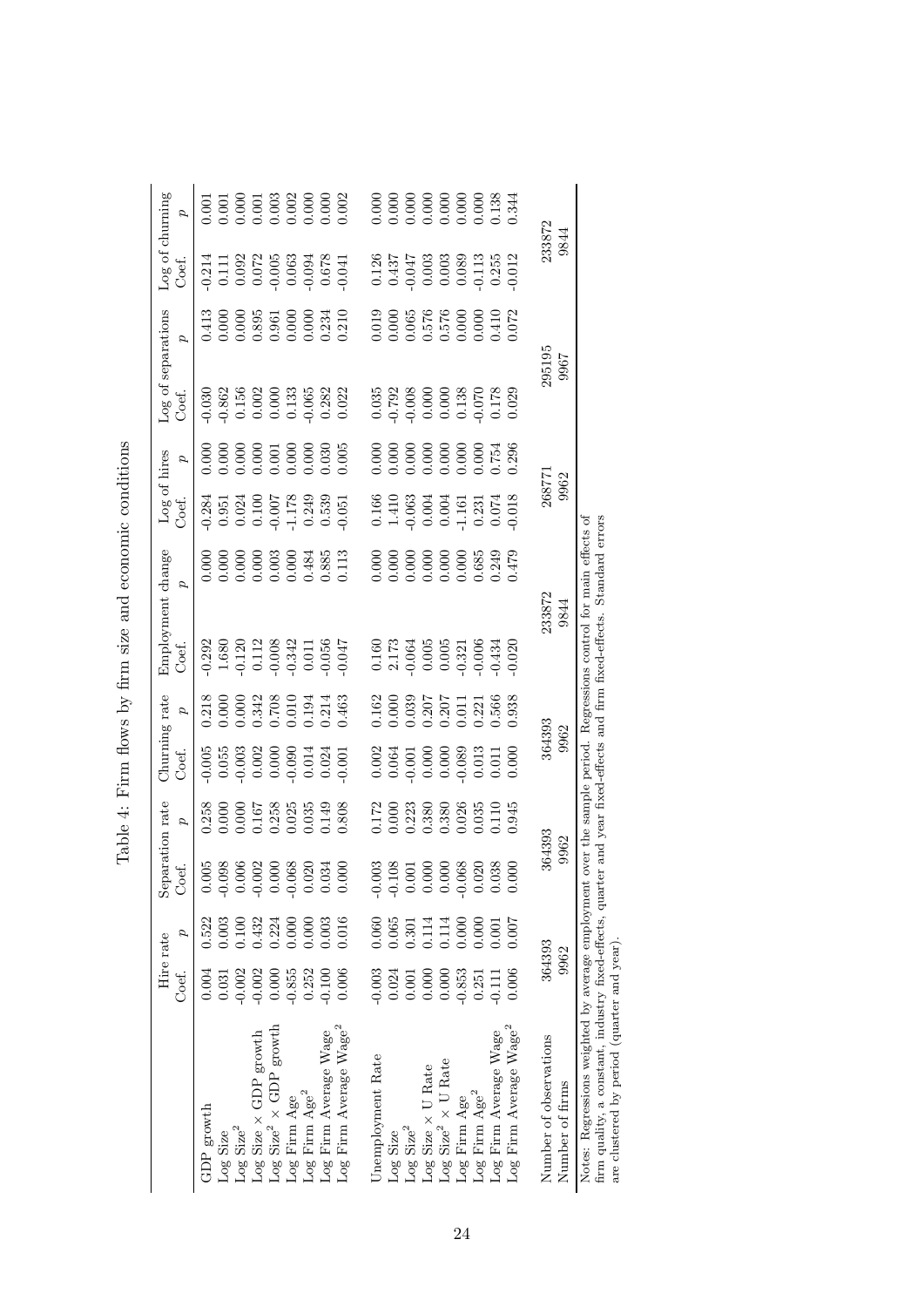<span id="page-24-0"></span>

|                                           | Rigidity |                  | Share negatives |                  | Share min. wage |                  |
|-------------------------------------------|----------|------------------|-----------------|------------------|-----------------|------------------|
|                                           | Coef.    | $\boldsymbol{p}$ | Coef.           | $\boldsymbol{p}$ | Coef.           | $\boldsymbol{p}$ |
| GDP growth                                | 0.067    | 0.073            | $-0.001$        | 0.971            | $-0.028$        | 0.285            |
| Log Size                                  | $-0.129$ | 0.069            | $-0.011$        | 0.755            | $-0.008$        | 0.273            |
| Log Size <sup>2</sup>                     | 0.005    | 0.397            | $-0.001$        | 0.838            | 0.000           | 0.728            |
| $Log Size \times GDP$ growth              | $-0.018$ | 0.297            | $-0.016$        | 0.160            | 0.009           | 0.252            |
| Log Size <sup>2</sup> $\times$ GDP growth | 0.002    | 0.342            | 0.002           | 0.123            | $-0.001$        | 0.348            |
| Log Firm Age                              | 0.062    | 0.054            | 0.239           | 0.000            | $-0.010$        | 0.098            |
| Log Firm Age <sup>2</sup>                 | $-0.037$ | 0.012            | $-0.079$        | 0.000            | 0.014           | 0.000            |
| Log Firm Average Wage                     | $-0.018$ | 0.929            | $-0.761$        | 0.000            | $-0.628$        | 0.006            |
| $\text{Log Firm Average Wave}^2$          | $-0.003$ | 0.849            | 0.040           | 0.003            | 0.041           | 0.010            |
| Unemployment Rate                         | $-0.011$ | 0.320            | 0.010           | 0.227            | 0.013           | 0.088            |
| Log Size                                  | $-0.197$ | 0.053            | $-0.050$        | 0.245            | 0.035           | 0.009            |
| Log Size <sup>2</sup>                     | 0.009    | 0.049            | 0.006           | 0.022            | $-0.005$        | 0.016            |
| $\rm Log$ Size $\times$ U Rate            | $-0.001$ | 0.036            | $-0.001$        | 0.007            | 0.000           | 0.018            |
| Log Size <sup>2</sup> $\times$ U Rate     | $-0.001$ | 0.036            | $-0.001$        | 0.007            | 0.000           | 0.018            |
| Log Firm Age                              | 0.039    | 0.234            | 0.235           | 0.000            | $-0.009$        | 0.096            |
| Log Firm $Age^2$                          | $-0.029$ | 0.052            | $-0.078$        | 0.000            | 0.013           | 0.000            |
| Log Firm Average Wage                     | 0.027    | 0.901            | $-0.718$        | 0.001            | $-0.657$        | 0.004            |
| $\text{Log Firm Average wage}$            | $-0.005$ | 0.729            | 0.037           | 0.007            | 0.043           | 0.006            |
| Number of observations                    | 89759    |                  | 94593           |                  | 94593           |                  |
| Number of firms                           | 9763     |                  | 10025           |                  | 10025           |                  |

Table 5: Wage rigidity, firm size and economic conditions

Notes: Regressions weighted by average employment over the sample period. Regressions control for main effects of firm quality, a constant, industry fixed-effects, quarter and year fixed-effects and firm fixed-effects. Standard errors are clustered by period (quarter and year). Rigidity is the fraction of wages with zero nominal change on wages with nonpositive nominal change. Share negative is the fraction of wages with negative nominal change on all wage changes in the firm. Share min. wage is the fraction of workers earning exactly the minimum wage.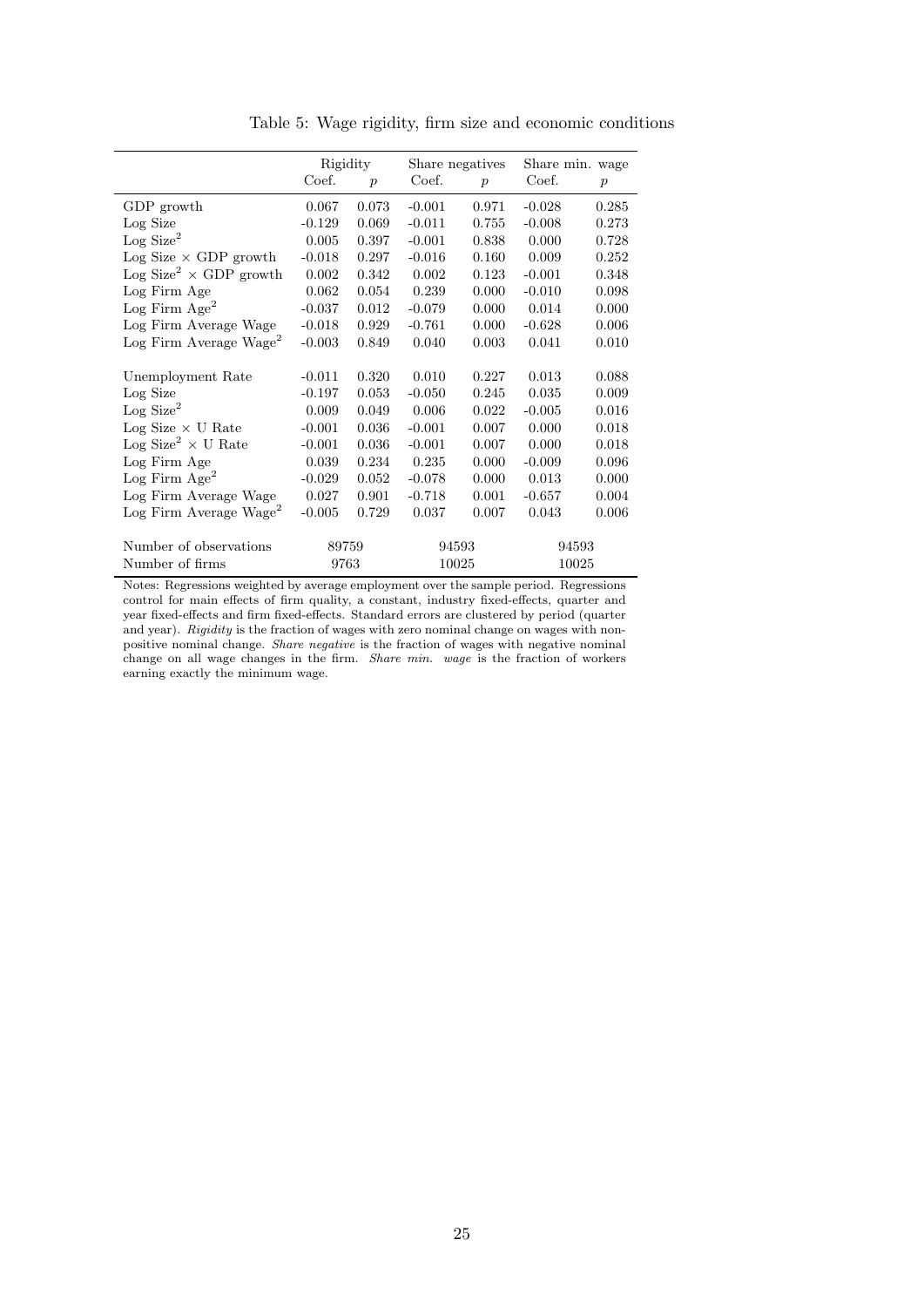<span id="page-25-0"></span>

|                                                                                                                                                        | Hire rate<br>Coef.   | p              | Separation rate<br>Coef.                                         | 2                                                                                    | Churning rate<br>Coef.                                                                                                                                                                                                                  | d                                                                         | Employment change<br>Coef.                                                                                          | $\sigma$                                                                  | Log of hires<br>Coef.                                                                                                    | p                                                                                                                                                                                                                                                                                                   | Log of separations<br>Coef.                                                                             | $\boldsymbol{\beta}$                                    | Log of churning<br>Coef.                                                                                                                                                                                                                                              | 2                                                                                                                                                                                                                                                                                                   |
|--------------------------------------------------------------------------------------------------------------------------------------------------------|----------------------|----------------|------------------------------------------------------------------|--------------------------------------------------------------------------------------|-----------------------------------------------------------------------------------------------------------------------------------------------------------------------------------------------------------------------------------------|---------------------------------------------------------------------------|---------------------------------------------------------------------------------------------------------------------|---------------------------------------------------------------------------|--------------------------------------------------------------------------------------------------------------------------|-----------------------------------------------------------------------------------------------------------------------------------------------------------------------------------------------------------------------------------------------------------------------------------------------------|---------------------------------------------------------------------------------------------------------|---------------------------------------------------------|-----------------------------------------------------------------------------------------------------------------------------------------------------------------------------------------------------------------------------------------------------------------------|-----------------------------------------------------------------------------------------------------------------------------------------------------------------------------------------------------------------------------------------------------------------------------------------------------|
| Log Firm Average Wage<br>GDP growth                                                                                                                    | $-0.090$<br>$-0.029$ | 0.006<br>0.744 | 0.041                                                            | $0.190$<br>$0.985$<br>$0.212$<br>$0.268$<br>$0.260$<br>$0.000$<br>$0.000$<br>$0.000$ | 0.130                                                                                                                                                                                                                                   | 0.019<br>0.069<br>0.010 0.010<br>0.000 0.000<br>0.010 0.000               | $-2.554$<br>$-0.032$<br>$-0.049$<br>$-1.6743$<br>$-1.676$<br>$-1.676$<br>$-0.120$<br>$-0.338$                       | 0.006                                                                     | 2.047                                                                                                                    | $\begin{array}{r} 0.011 \\ 0.008 \\ 0.001 \\ 0.010 \\ 0.000 \\ 0.000 \\ 0.000 \\ 0.000 \\ 0.000 \\ 0.000 \\ 0.000 \\ 0.000 \\ 0.000 \\ 0.000 \\ 0.000 \\ 0.000 \\ 0.000 \\ 0.000 \\ 0.000 \\ 0.000 \\ 0.000 \\ 0.000 \\ 0.000 \\ 0.000 \\ 0.000 \\ 0.000 \\ 0.000 \\ 0.000 \\ 0.000 \\ 0.000 \\ 0.$ | $\begin{array}{c} 0.475 \\ 0.386 \\ 0.014 \\ 0.0124 \\ 0.007 \\ 0.007 \\ 0.156 \\ 0.133 \end{array}$    | 0.292<br>0.114<br>0.426<br>0.337<br>0.000<br>0.000      | $-1.688$<br>$0.776$<br>$0.049$<br>$0.502$<br>$0.037$<br>$0.092$<br>$0.066$<br>$0.094$                                                                                                                                                                                 | 0.009                                                                                                                                                                                                                                                                                               |
| Log Firm Average Wage <sup>2</sup>                                                                                                                     | 0.005                | 0.029          | $\begin{array}{c} 0.040 \\ 0.000 \\ \textbf{-0.011} \end{array}$ |                                                                                      | $\begin{array}{c} 0.039 \\ -0.002 \\ 0.040 \\ -0.003 \\ -0.003 \\ -0.003 \\ -0.003 \end{array}$                                                                                                                                         |                                                                           |                                                                                                                     | $0.933$<br>0.095<br>0.006<br>0.000<br>0.000<br>0.525                      | $\begin{array}{c} 0.631 \\ -0.058 \\ 0.604 \\ 0.044 \\ 0.047 \\ 0.024 \\ 1.174 \\ 0.248 \end{array}$                     |                                                                                                                                                                                                                                                                                                     |                                                                                                         |                                                         |                                                                                                                                                                                                                                                                       | $\begin{array}{r} 0.000 \\ 0.001 \\ 0.007 \\ 0.006 \\ 0.005 \\ 0.005 \\ 0.000 \\ 0.001 \\ 0.000 \\ 0.000 \\ 0.000 \\ 0.000 \\ 0.000 \\ 0.000 \\ 0.000 \\ 0.000 \\ 0.000 \\ 0.000 \\ 0.000 \\ 0.000 \\ 0.000 \\ 0.000 \\ 0.000 \\ 0.000 \\ 0.000 \\ 0.000 \\ 0.000 \\ 0.000 \\ 0.000 \\ 0.000 \\ 0.$ |
| $Log$ Wage $\times$ GDP growth                                                                                                                         | 0.010                | 0.684          |                                                                  |                                                                                      |                                                                                                                                                                                                                                         |                                                                           |                                                                                                                     |                                                                           |                                                                                                                          |                                                                                                                                                                                                                                                                                                     |                                                                                                         |                                                         |                                                                                                                                                                                                                                                                       |                                                                                                                                                                                                                                                                                                     |
| $\rm Log~Wage^2 \times GDP~growth$                                                                                                                     | $-0.001$             | 0.628          | 0.001                                                            |                                                                                      |                                                                                                                                                                                                                                         |                                                                           |                                                                                                                     |                                                                           |                                                                                                                          |                                                                                                                                                                                                                                                                                                     |                                                                                                         |                                                         |                                                                                                                                                                                                                                                                       |                                                                                                                                                                                                                                                                                                     |
| Log Size                                                                                                                                               | 0.031                | 0.003          |                                                                  |                                                                                      |                                                                                                                                                                                                                                         |                                                                           |                                                                                                                     |                                                                           |                                                                                                                          |                                                                                                                                                                                                                                                                                                     |                                                                                                         |                                                         |                                                                                                                                                                                                                                                                       |                                                                                                                                                                                                                                                                                                     |
| $\mbox{Log Size}^2$                                                                                                                                    | $-0.002$             | 0.101          | 0.006                                                            |                                                                                      |                                                                                                                                                                                                                                         |                                                                           |                                                                                                                     |                                                                           |                                                                                                                          |                                                                                                                                                                                                                                                                                                     |                                                                                                         |                                                         |                                                                                                                                                                                                                                                                       |                                                                                                                                                                                                                                                                                                     |
| Log Firm Age                                                                                                                                           | $-0.854$             | 0.000          | $-0.068$                                                         |                                                                                      |                                                                                                                                                                                                                                         |                                                                           |                                                                                                                     |                                                                           |                                                                                                                          |                                                                                                                                                                                                                                                                                                     |                                                                                                         |                                                         |                                                                                                                                                                                                                                                                       |                                                                                                                                                                                                                                                                                                     |
| Log Firm $\mathrm{Age}^2$                                                                                                                              | 0.252                | 0.000          | 020                                                              | 0.034                                                                                | 0.014                                                                                                                                                                                                                                   |                                                                           |                                                                                                                     |                                                                           |                                                                                                                          |                                                                                                                                                                                                                                                                                                     | 0.065                                                                                                   |                                                         |                                                                                                                                                                                                                                                                       |                                                                                                                                                                                                                                                                                                     |
| Unemployment Rate                                                                                                                                      | 0.035                | 0.009          | 0.005                                                            |                                                                                      |                                                                                                                                                                                                                                         |                                                                           |                                                                                                                     | 000.                                                                      |                                                                                                                          |                                                                                                                                                                                                                                                                                                     |                                                                                                         |                                                         |                                                                                                                                                                                                                                                                       | 0.000                                                                                                                                                                                                                                                                                               |
| Log Firm Average Wage                                                                                                                                  | 0.058                | 0.191          | 0.088                                                            |                                                                                      |                                                                                                                                                                                                                                         |                                                                           |                                                                                                                     |                                                                           |                                                                                                                          |                                                                                                                                                                                                                                                                                                     |                                                                                                         |                                                         |                                                                                                                                                                                                                                                                       |                                                                                                                                                                                                                                                                                                     |
| Log Firm Average Wage <sup>2</sup>                                                                                                                     | $-0.007$             | 0.034          | $-0.004$                                                         | 1,755<br>0.054<br>0.010 1,455<br>0.000 0.000<br>0.035                                | $\begin{array}{l} 0.098\ 0.342\ 0.025\ 0.000\ 0.000\ 0.000\ 0.000\ 0.000\ 0.000\ 0.000\ 0.000\ 0.000\ 0.000\ 0.000\ 0.000\ 0.000\ 0.000\ 0.000\ 0.000\ 0.000\ 0.000\ 0.000\ 0.000\ 0.000\ 0.000\ 0.000\ 0.000\ 0.000\ 0.000\ 0.000\ 0.$ | $0.000$<br>$0.000$<br>$0.000$<br>$0.000$<br>$0.000$<br>$0.000$<br>$0.012$ | $\begin{array}{l} 1.036\\ 1.940\\ 1.184\\ 0.1297\\ 0.021\\ 1.665\\ 1.19\\ 0.011\\ 0.031\\ 0.05\\ 0.005 \end{array}$ | $0.018$<br>$0.003$<br>$0.000$<br>$0.000$<br>$0.000$<br>$0.000$<br>$0.000$ | $\begin{array}{l} 1.254 \\ 3.430 \\ 0.259 \\ 0.368 \\ 0.026 \\ 0.027 \\ 1.152 \\ 0.023 \\ 1.152 \\ 0.033 \\ \end{array}$ | $0.000$<br>0.000 0.000<br>0.000 0.000 0.000<br>0.000 0.000                                                                                                                                                                                                                                          | $\begin{array}{c} 0.254 \\ 1.422 \\ -0.069 \\ 0.082 \\ 0.074 \\ 0.157 \\ 0.135 \\ 0.135 \\ \end{array}$ | $0.147$<br>0.004<br>0.051105<br>0.063<br>0.000<br>0.000 | $\begin{array}{l} 1.099\\ 1.411\\ 3.242\\ 0.327\\ 0.000\\ 0.000\\ 0.000\\ 0.000\\ 0.000\\ 0.000\\ 0.000\\ 0.000\\ 0.000\\ 0.000\\ 0.000\\ 0.000\\ 0.000\\ 0.000\\ 0.000\\ 0.000\\ 0.000\\ 0.000\\ 0.000\\ 0.000\\ 0.000\\ 0.000\\ 0.000\\ 0.000\\ 0.000\\ 0.000\\ 0.$ | $0.000$<br>$0.000$<br>$0.000$<br>$0.000$<br>$0.000$<br>$0.000$                                                                                                                                                                                                                                      |
| Log Wage $\times$ U Rate                                                                                                                               | $-0.012$             | 0.002          |                                                                  |                                                                                      |                                                                                                                                                                                                                                         |                                                                           |                                                                                                                     |                                                                           |                                                                                                                          |                                                                                                                                                                                                                                                                                                     |                                                                                                         |                                                         |                                                                                                                                                                                                                                                                       |                                                                                                                                                                                                                                                                                                     |
| $\rm Log~Wage^2 \times U~Rate$                                                                                                                         | 0.001                | 0.001          | $-0.002$<br>0.000                                                |                                                                                      |                                                                                                                                                                                                                                         |                                                                           |                                                                                                                     |                                                                           |                                                                                                                          |                                                                                                                                                                                                                                                                                                     |                                                                                                         |                                                         |                                                                                                                                                                                                                                                                       |                                                                                                                                                                                                                                                                                                     |
| Log Size                                                                                                                                               | 0.028                | 0.008          | $-0.099$<br>0.006<br>0.006                                       |                                                                                      |                                                                                                                                                                                                                                         |                                                                           |                                                                                                                     |                                                                           |                                                                                                                          |                                                                                                                                                                                                                                                                                                     |                                                                                                         |                                                         |                                                                                                                                                                                                                                                                       |                                                                                                                                                                                                                                                                                                     |
| $\mbox{Log Size}^2$                                                                                                                                    | $-0.002$             | 0.155          |                                                                  |                                                                                      |                                                                                                                                                                                                                                         |                                                                           |                                                                                                                     |                                                                           |                                                                                                                          |                                                                                                                                                                                                                                                                                                     |                                                                                                         |                                                         |                                                                                                                                                                                                                                                                       |                                                                                                                                                                                                                                                                                                     |
| Log Firm Age                                                                                                                                           | $-0.853$             | 0.000          |                                                                  |                                                                                      |                                                                                                                                                                                                                                         |                                                                           |                                                                                                                     |                                                                           |                                                                                                                          |                                                                                                                                                                                                                                                                                                     |                                                                                                         |                                                         |                                                                                                                                                                                                                                                                       |                                                                                                                                                                                                                                                                                                     |
| $\mbox{Log}$ Firm $\mbox{Age}^2$                                                                                                                       | 0.251                | 0.000          | 20                                                               |                                                                                      |                                                                                                                                                                                                                                         |                                                                           |                                                                                                                     |                                                                           |                                                                                                                          | 000.0                                                                                                                                                                                                                                                                                               |                                                                                                         |                                                         |                                                                                                                                                                                                                                                                       |                                                                                                                                                                                                                                                                                                     |
| Number of observations                                                                                                                                 | 364393               |                | 364393                                                           |                                                                                      | 364393                                                                                                                                                                                                                                  |                                                                           |                                                                                                                     |                                                                           | 268771                                                                                                                   |                                                                                                                                                                                                                                                                                                     | 295195                                                                                                  |                                                         | 233872                                                                                                                                                                                                                                                                |                                                                                                                                                                                                                                                                                                     |
| Number of firms                                                                                                                                        | 9962                 |                | 9962                                                             |                                                                                      | 9962                                                                                                                                                                                                                                    |                                                                           | 233872<br>9844                                                                                                      |                                                                           | 9962                                                                                                                     |                                                                                                                                                                                                                                                                                                     | 7966                                                                                                    |                                                         | 9844                                                                                                                                                                                                                                                                  |                                                                                                                                                                                                                                                                                                     |
| constant, industry fixed-effects, quarter and year fixed-effects and firm fixed-effects.<br>Notes: Regressions weighted by average employment<br>year) |                      |                |                                                                  |                                                                                      | over the sample period.                                                                                                                                                                                                                 | Regressions                                                               | Standard errors are clustered by period (quarter and                                                                | control for main effects of firm quality, a                               |                                                                                                                          |                                                                                                                                                                                                                                                                                                     |                                                                                                         |                                                         |                                                                                                                                                                                                                                                                       |                                                                                                                                                                                                                                                                                                     |

Table 6: Firm flows by firm average wage and economic conditions Table 6: Firm flows by firm average wage and economic conditions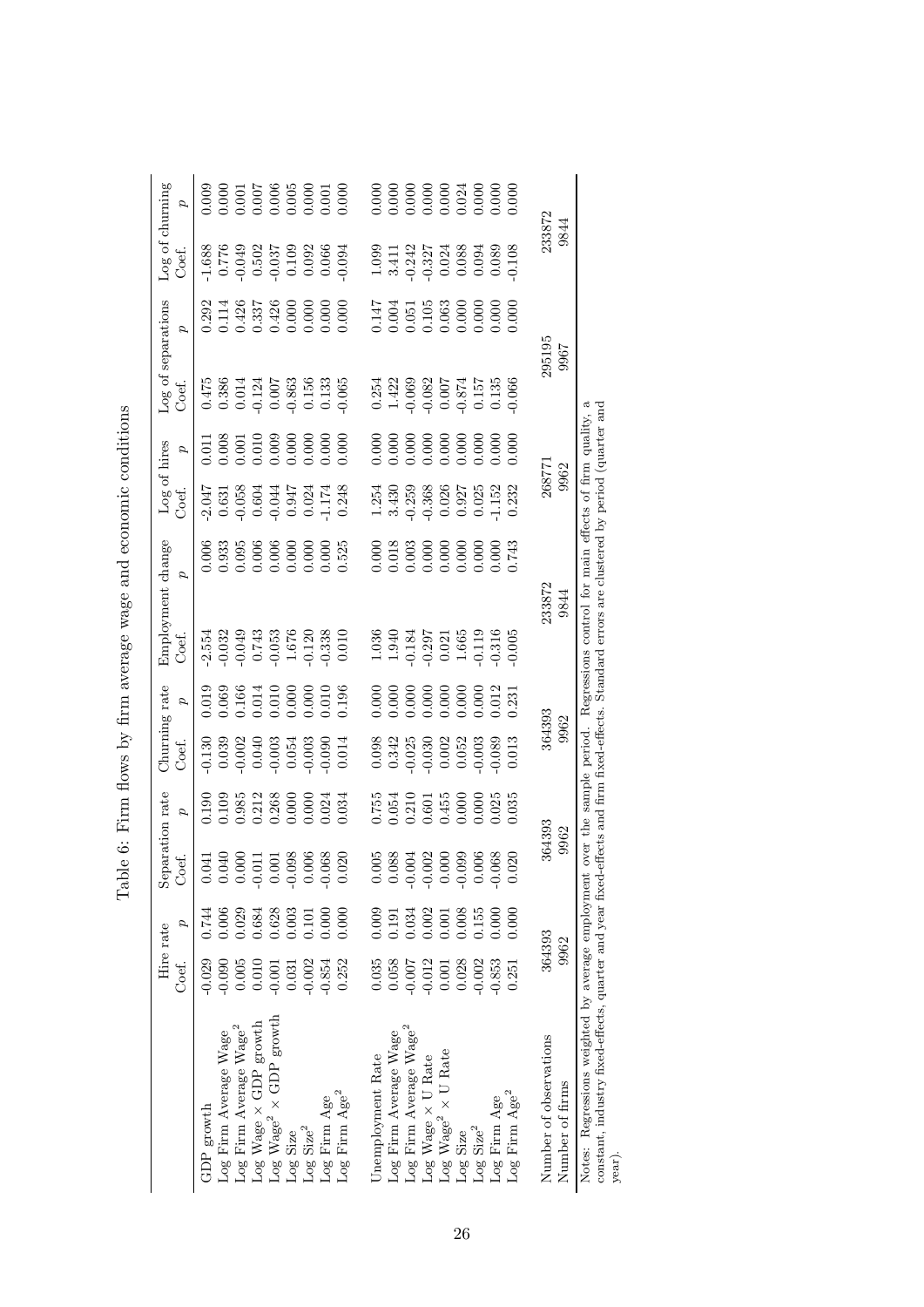<span id="page-26-0"></span>

|                                           | Rigidity |                  | Share negatives |                  | Share min. wage |                  |
|-------------------------------------------|----------|------------------|-----------------|------------------|-----------------|------------------|
|                                           | Coef.    | $\boldsymbol{p}$ | Coef.           | $\boldsymbol{p}$ | Coef.           | $\boldsymbol{p}$ |
| GDP growth                                | $-1.477$ | 0.358            | $-0.998$        | 0.556            | $-2.260$        | 0.053            |
| Log Firm Average Wage                     | $-0.185$ | 0.364            | $-0.857$        | 0.000            | $-0.733$        | 0.004            |
| Log Firm Average Wage <sup>2</sup>        | 0.009    | 0.530            | 0.046           | 0.000            | 0.048           | 0.006            |
| $Log Wage \times GDP$ growth              | 0.399    | 0.366            | 0.259           | 0.579            | 0.629           | 0.054            |
| Log Wage <sup>2</sup> $\times$ GDP growth | $-0.026$ | 0.383            | $-0.017$        | 0.594            | $-0.043$        | 0.056            |
| Log Size                                  | $-0.122$ | 0.105            | $-0.009$        | 0.815            | $-0.009$        | 0.141            |
| Log Size <sup>2</sup>                     | 0.004    | 0.507            | $-0.001$        | 0.793            | 0.000           | 0.870            |
| Log Firm Age                              | 0.067    | 0.059            | 0.239           | 0.000            | $-0.010$        | 0.085            |
| Log Firm $Age^2$                          | $-0.041$ | 0.017            | $-0.080$        | 0.000            | 0.012           | 0.001            |
| Unemployment Rate                         | 0.321    | 0.276            | 0.061           | 0.879            | 0.813           | 0.009            |
| Log Firm Average Wage                     | 0.330    | 0.646            | $-0.863$        | 0.322            | 0.933           | 0.070            |
| $\text{Log Firm Average wage}$            | $-0.020$ | 0.686            | 0.051           | 0.391            | $-0.065$        | 0.068            |
| $Log Wage \times U Rate$                  | $-0.081$ | 0.333            | $-0.006$        | 0.956            | $-0.226$        | 0.009            |
| Log Wage <sup>2</sup> $\times$ U Rate     | 0.005    | 0.377            | 0.000           | 0.997            | 0.016           | 0.010            |
| Log Size                                  | $-0.098$ | 0.188            | 0.008           | 0.823            | $-0.005$        | 0.425            |
| Log Size <sup>2</sup>                     | 0.002    | 0.707            | $-0.002$        | 0.572            | 0.000           | 0.441            |
| Log Firm Age                              | 0.054    | 0.165            | $0.236\,$       | 0.000            | $-0.005$        | 0.305            |
| Log Firm $Age^2$                          | $-0.038$ | 0.041            | $-0.079$        | 0.000            | 0.004           | 0.029            |
| Number of observations                    | 89759    |                  | 94593           |                  | 94593           |                  |
| Number of firms                           | 9763     |                  | 10025           |                  | 10025           |                  |

Table 7: Wage rigidity indicators by firm average wage and economic conditions

Notes: Regressions weighted by average employment over the sample period. Regressions control for main effects of firm quality, a constant, industry fixed-effects, quarter and year fixed-effects and firm fixed-effects. Standard errors are clustered by period (quarter and year). Rigidity is the fraction of wages with zero nominal change on wages with nonpositive nominal change. Share negative is the fraction of wages with negative nominal change on all wage changes in the firm. Share min. wage is the fraction of workers earning exactly the minimum wage.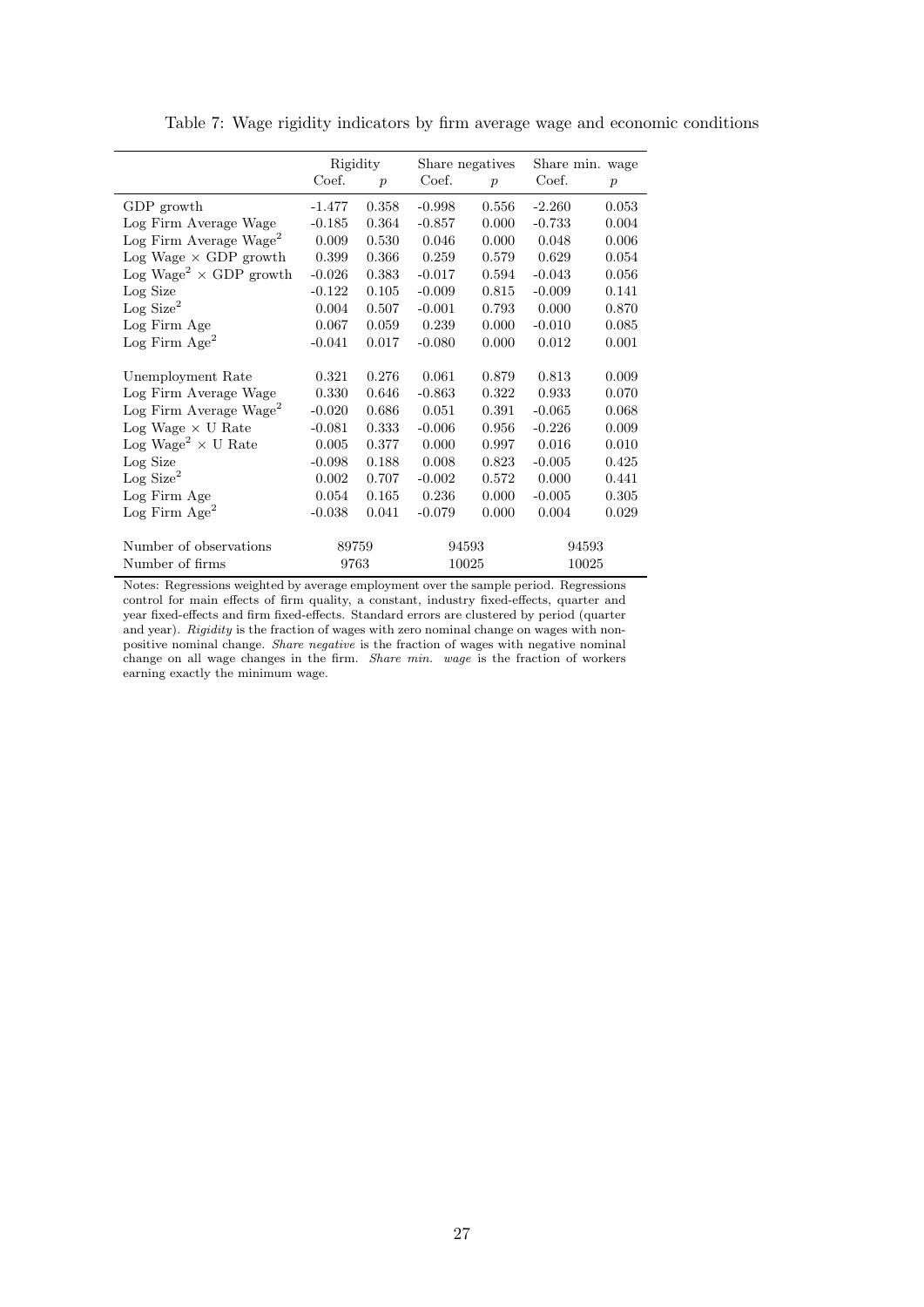<span id="page-27-0"></span>

Figure 1: Upper left: Average firm wage. Upper right: Average firm size. Lower left: Average churning rate. Lower right: Average firm wage rigidity indicator, base wages.

Social Security data, 2001-2012. Only firms with more than 20 workers.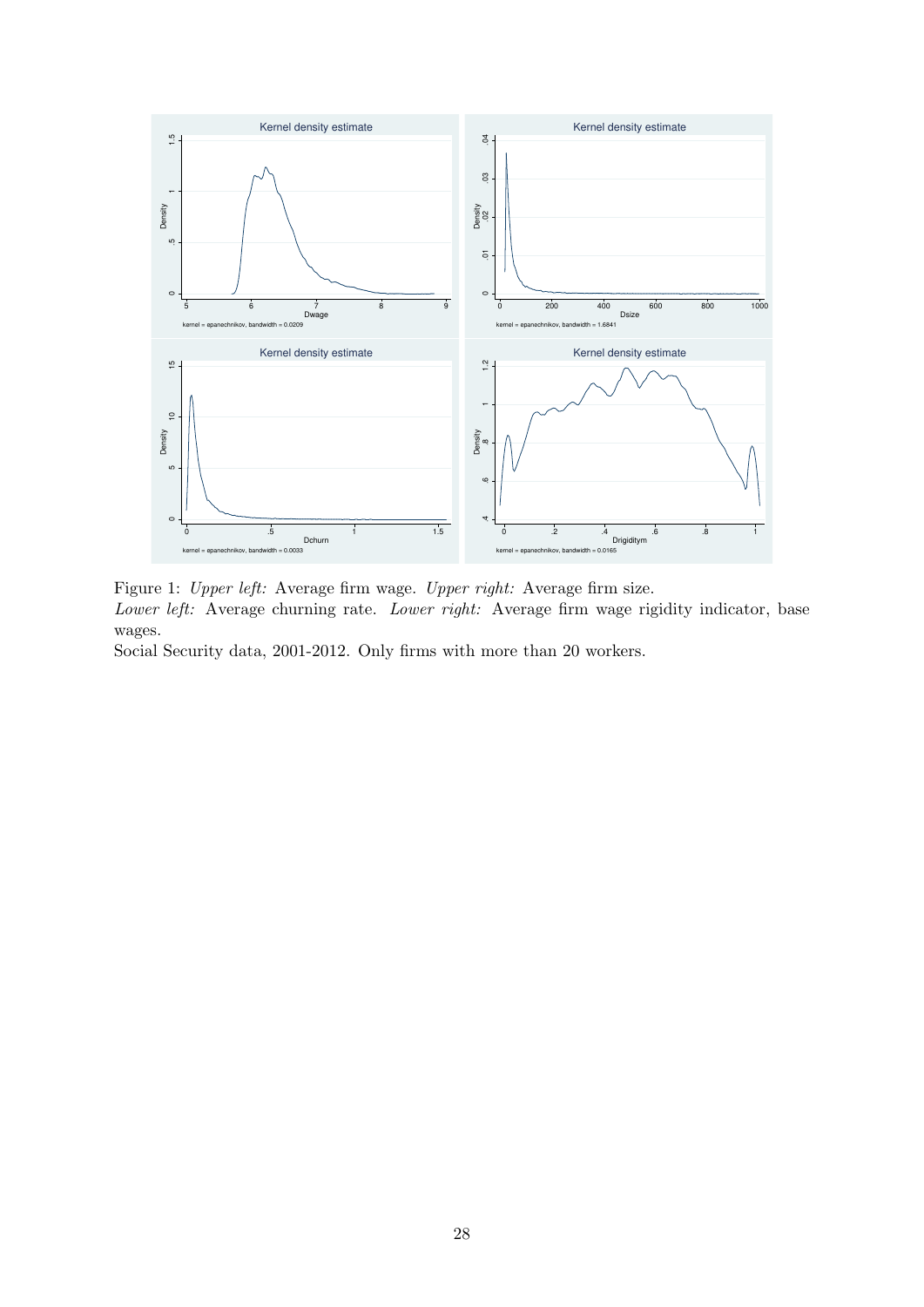<span id="page-28-0"></span>

Figure 2: Hires, separations, creation and job destruction rates. Social Security data, 2001- 2012.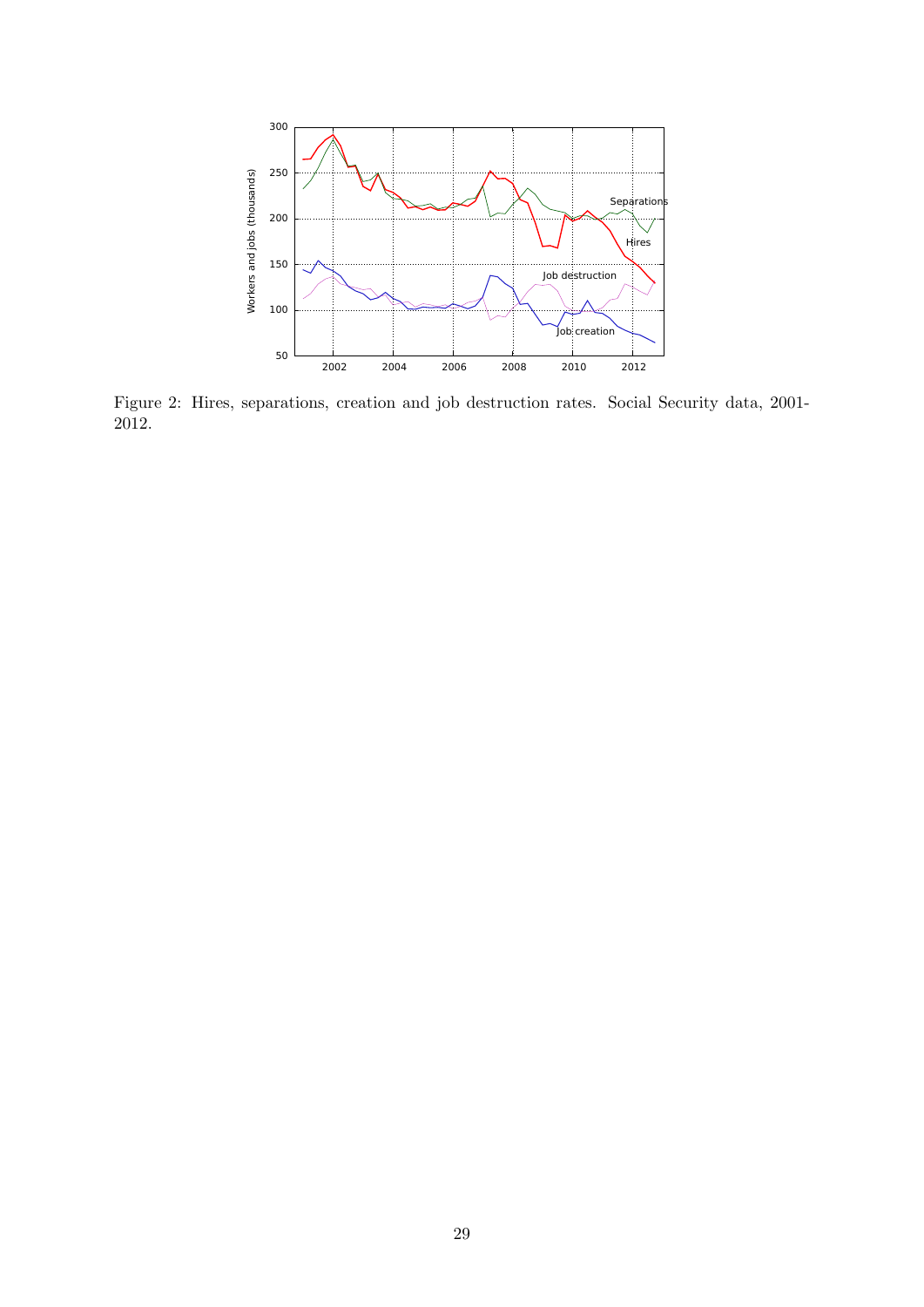<span id="page-29-0"></span>

Figure 3: Left panel: Hires (dashed line), Right panel: separations (dashed line) and GDP growth (solid lines, right scale). Social Security data and National Accounts, 2001-2012.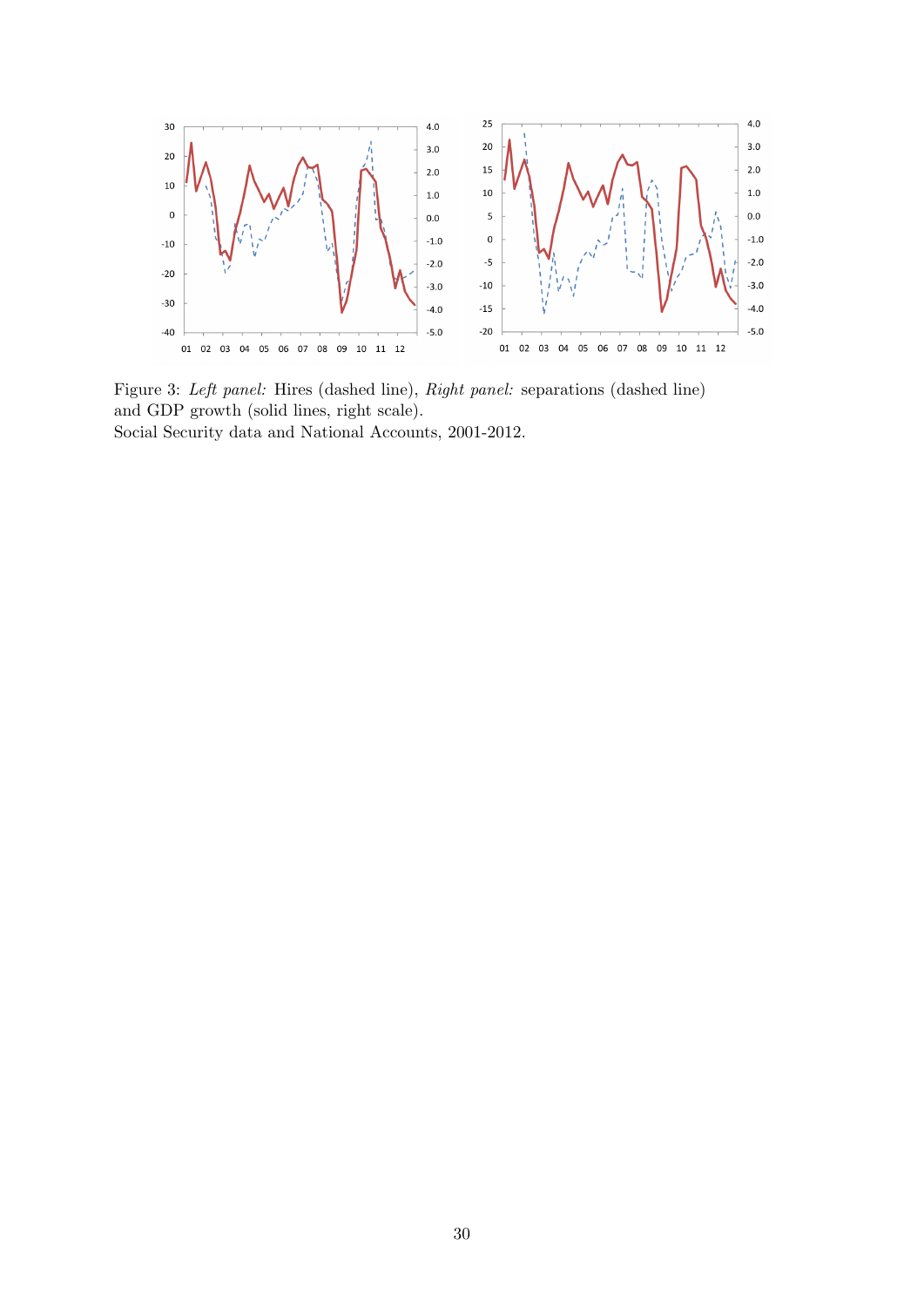<span id="page-30-0"></span>

Figure 4: Marginal impact of the unemployment rate over the firm quality as measured by the average firm wage.

Upper left: Hire rate. Upper right: Separation rate. Lower left: Churning rate. Lower right: Net job creation. Social Security, 2001-2012.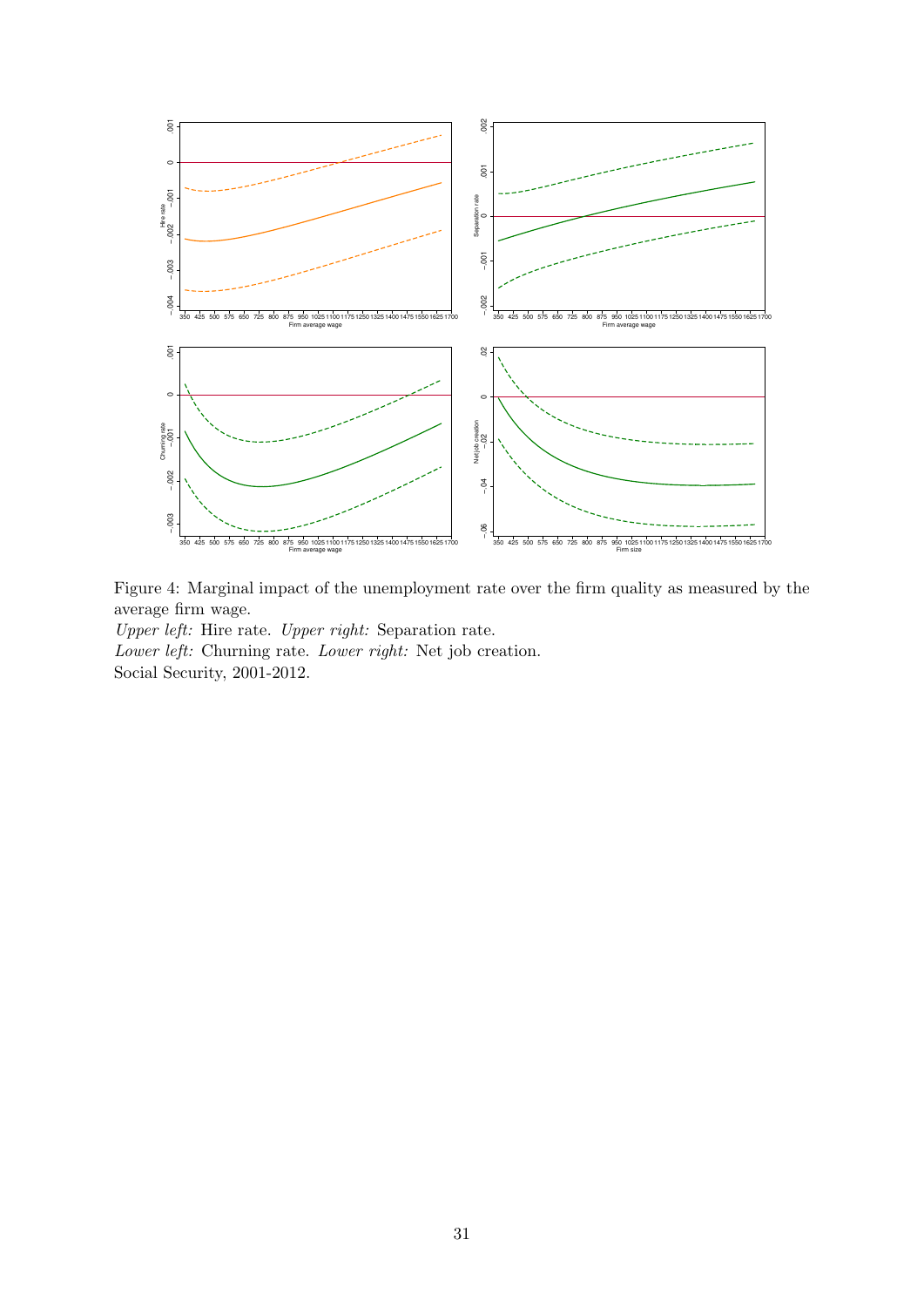<span id="page-31-0"></span>

Figure 5: Marginal impact of the unemployment rate over the firm quality as measured by the firm size.

Upper left: Hire rate. Upper right: Separation rate. Lower left: Churning rate. Lower right: Net job creation. Social Security, 2001-2012.